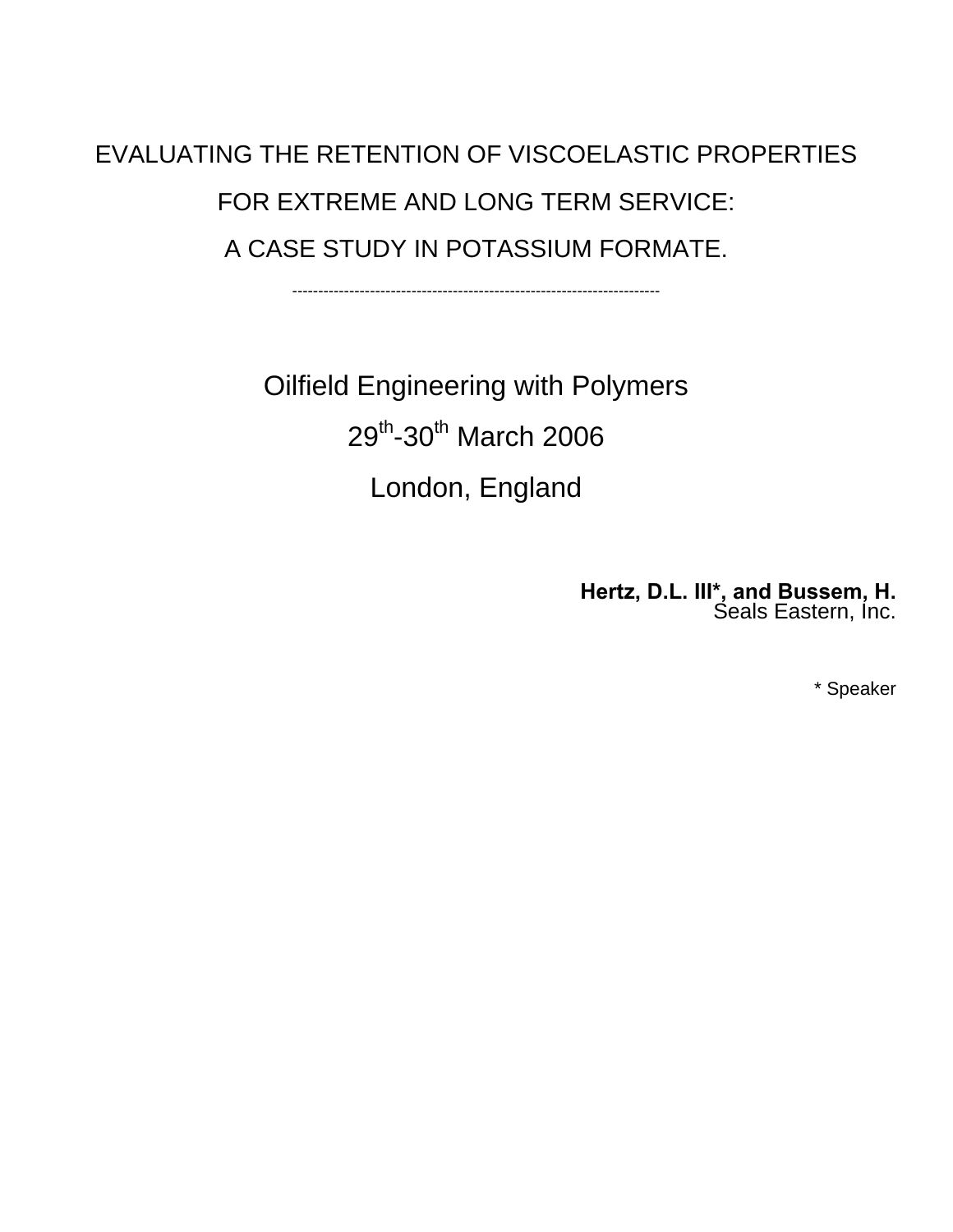## A CASE STUDY IN POTASSIUM FORMATE.

**Hertz, D.L. III, and Bussem, H.** 

Seals Eastern, Inc.

#### **ABSTRACT**

The Costs associated with seal failure during hydrocarbon production have increased dramatically as environmental regulations become tougher and production zones become increasingly hot and deeper with associated high pressure. Oil companies are rightfully demanding more comprehensive proof that the elastomer components they require are capable of delivering leak-free performance for a specific service life. The requirement of accurately ascertaining and extending service life continues to increase as the costs associated with retrieving and redressing oil tools and other equipment increases.

The objective of this test program was to review the potential physical and chemical changes of three popular "highperformance" oilfield materials in potassium formate over a relatively short time period. Potassium formate is a popular completion fluid, on account of its benign environmental impact, high density, and its ability to retard corrosion. We reviewed physical aging using o-ring seals (ASTM D1414) and compressive stress relaxation. Chemical changes within the elastomers were monitored using Fourier Transform Infrared Spectroscopy (FTIR) with attenuated total reflectance (ATR). Bulk property changes were analyzed using conventional and dynamic mechanical rheological testing (DMRT) to further illuminate bulk property changes due to chemical attack. The test protocol utilized was designed to disclose otherwise latent aging phenomenon that might not be observed in similar aging periods. This same protocol was published in a SAE Paper in 2001<sup>1</sup>.

#### **INTRODUCTION**

Testing to determine suitability for long-term sealing service should incorporate measurements of data meaningful to the application as well utilizing apparatus that represents a legitimate model of the application. Ascertaining long-term seal performance for applications under compression should start with an elastomer having a minimal potential for chemical change and/or long-term resistance to compression set and compressive stress relaxation. The test program and apparatus used for this paper were designed to provide data relevant to elastomer selection for oilfield logging equipment, completion equipment, and other applications involving seals under compression.

Premature failure can occur due to chemical attack on the base elastomer (a.k.a. backbone), the crosslink, or both. Physical relaxation (stress/strain relaxation) can lead to premature failure of seal contact stress and is typically accelerated by increasing temperature. The initial chemical changes on the elastomer's surface can be monitored via Fourier Transform Infrared Spectroscopy (FT-IR) with the Attenuated Total Reflectance (ATR) technique.

Chemical stability of the base elastomer determines the retention of viscoelastic properties. However, the stability of the crosslink chemistry plays an equally important role in the retention of elastic properties. The bulk chemical changes are naturally time-temperature dependent. These changes can be monitored by dynamic mechanical and rheological thermal analysis (DMRT). DMRT testing is performed under shear (a linear elastic response). Shear modulus, G, of an elastomer is generally expressed as  $G = \rho RT/M_c$ , where  $\rho$  is density, R the universal gas constant, and T is temperature in Kelvin.  $M_c$ , a controversial term, is molecular weight between crosslinks. Considering  $M_c$  as the variable reflecting chemical changes that occur during the aging process we can now measure the elastomer's bulk properties as they shift due to aging.

Maintenance of contact stress between elastomeric elements and mating surfaces is critical to proper sealing. The measurement of retained contact stress is a valuable method of determining compressive stress relaxation (CSR). This information offers valuable insight for prediction of long-term suitability of elastomers operating under compression at a fixed strain. A specimen geometry that reflects a typical o-ring cross section and realistic operating temperature were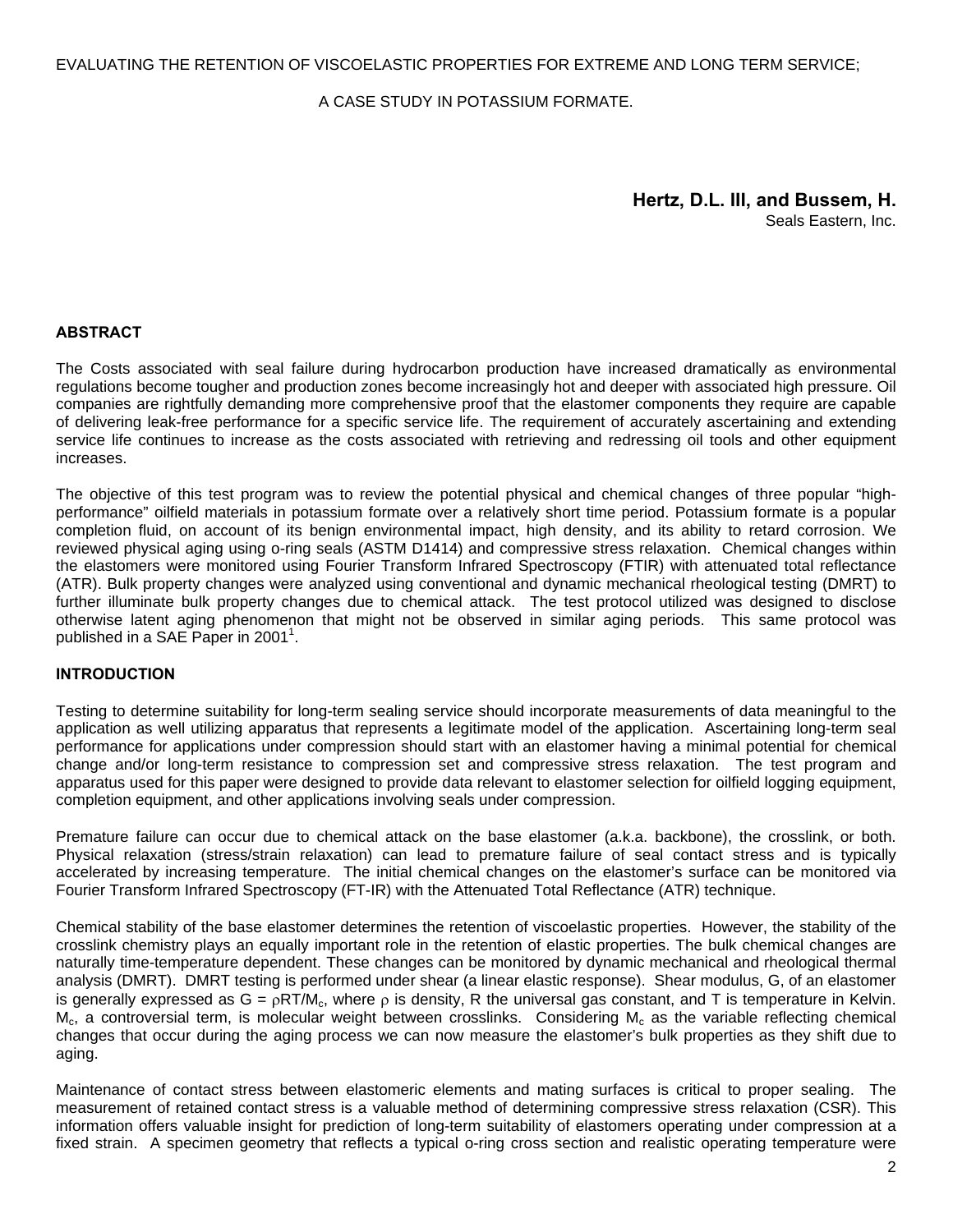used in this paper's test program to accurately model environmental conditions of seals (e.g. o-rings) in completion fluid service. Retention of contact stress will typically be determined by retention of viscoelastic properties under compression.

Strain Energy Density offers a unique means of evaluating the retention of viscoelastic properties under tension by simultaneously accounting for change in tensile strength (integrity) and change in elongation (extensibility). Auda and Hazelton<sup>2</sup> adopted Fractional Strain Energy at Break (Eq.1), simultaneously taking into account tensile and elongation, as a means of examining the thermal stability of EPDM compositions.

Eq. (1) Fractional Strain Energy at Break =  $(TAB \times EAB)_{\text{aged}}$  /  $(TAB \times EAB)_{\text{original}}$ where TAB is tensile at break and EAB is elongation at break.

We incorporate an important distinction from the work of Auda and Hazelton. Specifically, we examine fractional strain energy as derived from an integration of the area under each specimen's stress strain curve up to 20% strain, whereas Auda and Hazelton examine the relative area under the stress-strain curve up to the point of the test specimen's breakage. Strain Energy calculated at 20% strain offers two distinct advantages. First, data is derived from the hyperelastic region of the stress-strain curve offering better insight as to the integrity of the elastomer network as opposed to filler interactions. Second, 20% strain is a more realistic approximation of strain the elastomer will be subject to given generally accepted design guidelines<sup>3</sup>.

Formate fluids are commonly employed in the oilfield as an environmentally friendly fluid to control the density of either drilling or completion fluids. They are monovalent fluids as opposed to halide based brines. They utilize an alkali metal (e.g. Na, K, Cs) in conjunction with formate (HCOO). A major requirement for effective use of formate is pH maintenance to retard the formation of formic acid which is otherwise corrosive. This requires buffering the fluid to maintain an alkaline pH. For this reason, no FKM class polymers were examined. The phenomenon of dehydrohalogenation of vinylidene fluoride (a monomer in FKM elastomers) in alkaline environment is documented elsewhere.

# **EXPERIMENTAL**

# **OBJECTIVES**

The authors sought to compare and evaluate three "high-temperature" elastomers with respect to long-term sealing performance in a hot, high pH completion fluid- specifically potassium formate (K<sup>+</sup>HCOO) at 150°C. This temperature was chosen so as not to exceed the capability of HNBR, but was sufficiently hot to accelerate any inevitable reactions. Test fixtures were used that closely simulate the conditions of an unrestrained o-ring under 25% compression.

Ideally, the elastic properties of an elastomeric material would remain unchanged after any amount of time in service. Obviously, exposure to working fluids and to higher than ambient temperatures causes some shift in mechanical properties. However, to be considered for long-term service, the change in properties should ideally reach desirable equilibrium values. In extreme environments, however, materials should ultimately be selected on the basis of greatest stability in molecular integrity as well as viscoelastic behavior under compression, tension, or shear.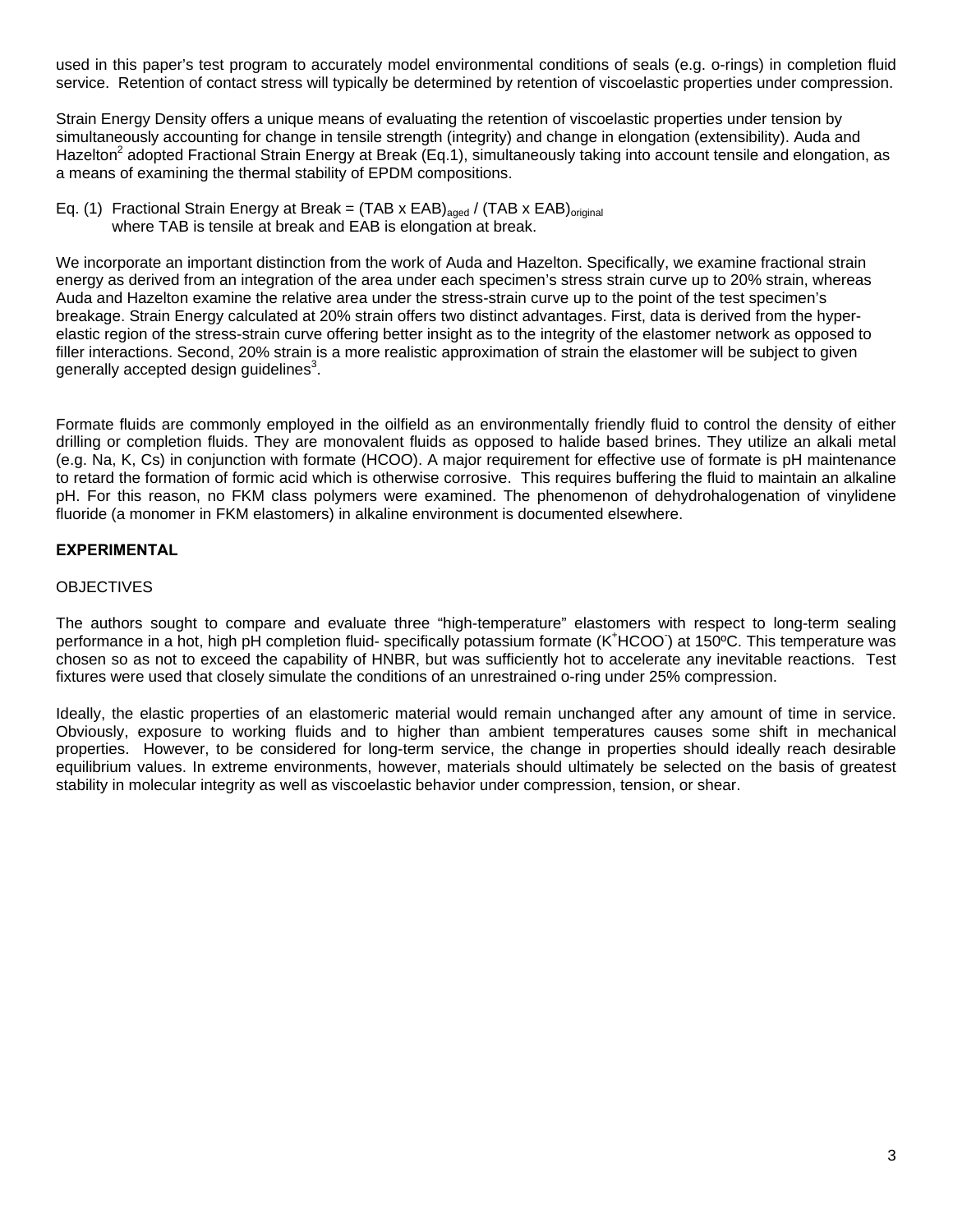## EXPERIMENTAL METHOD

Table 1 below summarizes the test conditions, and Fig. 1 shows a cutaway view of the test fixture.

| Variable                                              | Description                                                                           |  |  |
|-------------------------------------------------------|---------------------------------------------------------------------------------------|--|--|
| 3 "high temperature"<br>down-hole compounds           | TFE/P, HNBR, TFE/E/PMVE<br>(See Table 2 for details)                                  |  |  |
| 1 Temperature                                         | $150^{\circ}$ C                                                                       |  |  |
| 4 Test Times<br>(In Addition to "Un-Aged"<br>Samples) | 336-hours (2-weeks), 672-hrs (4-weeks), 1008-<br>hrs (6-weeks) and 1344-hrs (8-weeks) |  |  |
| 1 Test Fluid                                          | Potassium Formate                                                                     |  |  |
| Samples per Set of Test                               | Size 214 O-Rings (3 per fixture) Under 25%<br>Compression (ASTM D1414)                |  |  |
| Conditions                                            | <b>Spherical Test Specimen</b><br>Torsion Rectangular Sample                          |  |  |

#### Table 1: Experimental Matrix

The aging vessel, Fig. 1 was designed to offer a bi-metallic environment capable of containing fluids at elevated temperature. The bi-metallic nature of the vessel introduces a small electric potential as one would encounter in a downhole environment. In the cylinder is a i) a stack of three dash number 214 o-rings, each under 25% compression., ii) a compressive stress relaxation (CSR) figure (2), and iii) a torsion rectangular sample. All rubber parts/samples in a given fixture were manufactured from the same rubber compound and fully submersed in the test media.



Figure 1: Test Cylinder Schematic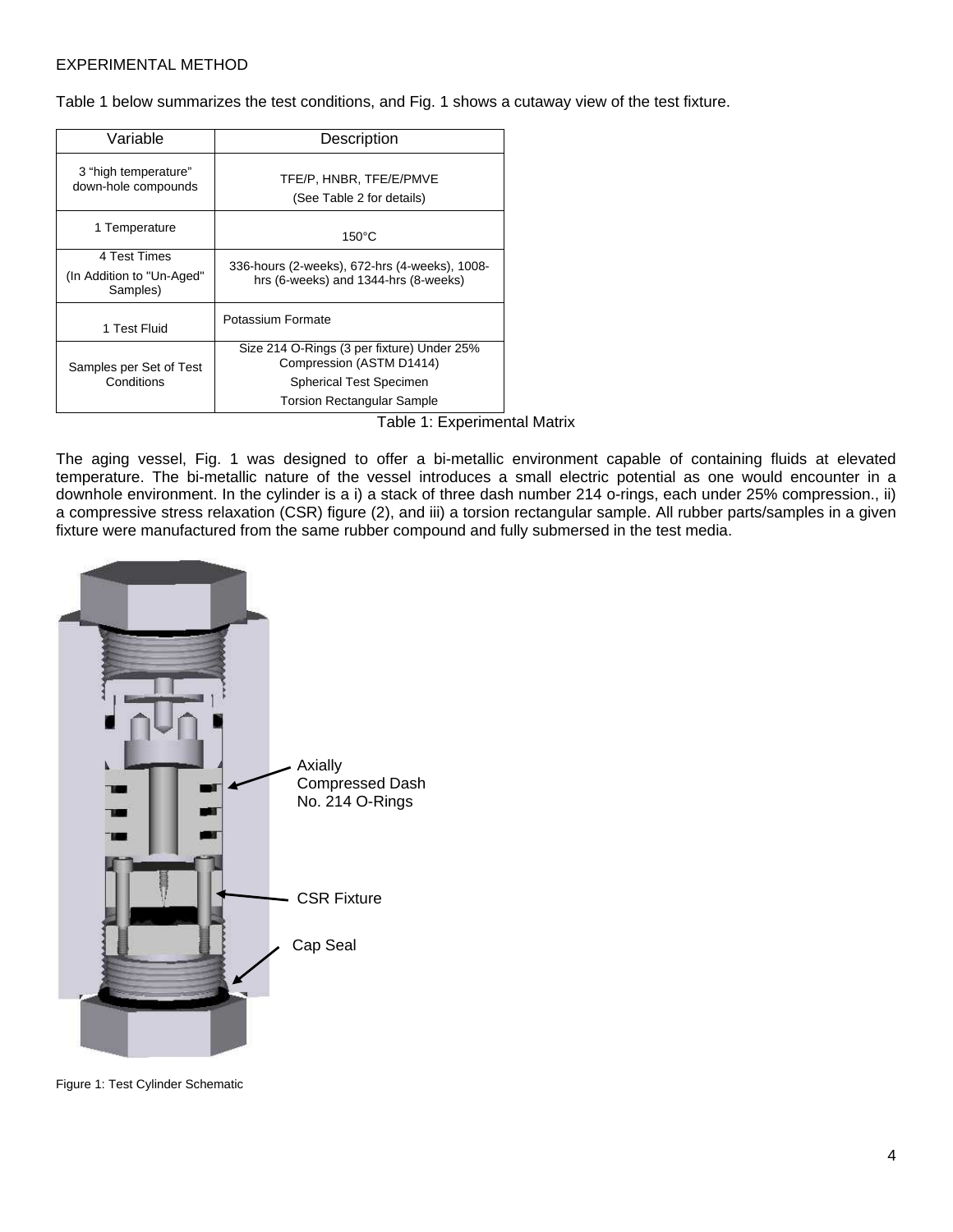The assembled test cylinder is placed in an oven and aged for a specified amount of time at 150°C.



Figure 2: CSR Fixture Schematic



Figure 3: CSR Sample Cross Section

The base polymers of compounds tested are hereafter referenced as illustrated in Table 2.

| <b>Trade Name</b>          | <b>Polymer</b> | <b>D1418 Designation</b> | <b>Referenced As</b> |
|----------------------------|----------------|--------------------------|----------------------|
| <b>AFLAS®</b>              | TFE/P          | <b>FEPM</b>              | Aflas                |
| Viton Extreme <sup>®</sup> | TFE/E/PMVE     | <b>FEPM</b>              | <b>FTP</b>           |
| ---                        | <b>HNBR</b>    | <b>HNBR</b>              | <b>HNBR</b>          |
| 7182DX                     | TFE/P          | <b>FEPM</b>              | 7182DX*              |
| $\cdots$<br>-1-            |                |                          |                      |

\*proprietary composition

Table 2: Material Designations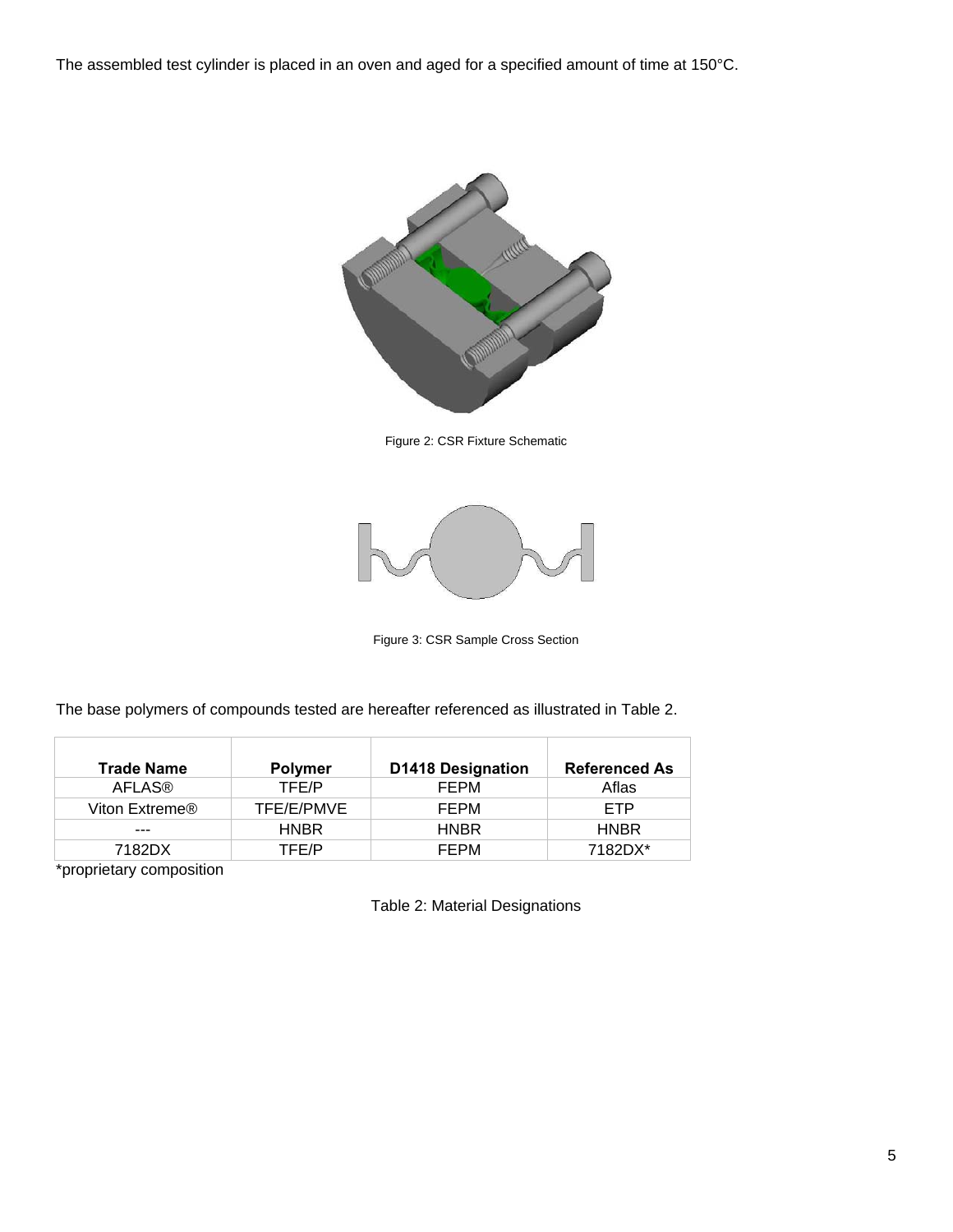| <b>Aflas Formulation</b> |            | <b>ETP Formulation</b> |            | <b>HNBR Formulation</b> |            |
|--------------------------|------------|------------------------|------------|-------------------------|------------|
| <b>Constituent</b>       | <b>PHR</b> | <b>Constituent</b>     | <b>PHR</b> | <b>Constituent</b>      | <b>PHR</b> |
| Aflas 100H               | 100        | <b>ETP 600S</b>        | 100        | Zetpol 2010             | 100        |
| MT Black (N990)          | 30         | MT Black (N990)        | 30         | MT Black (N990)         | 30         |
| <b>TAIC</b>              | 5          | <b>Zinc Oxide</b>      | 3          | Naugard 445             | 1.5        |
| 2,5-dimethyl 2,5-bis (t- |            |                        |            |                         |            |
| butyl peroxy) hexane     |            | DIAK <sub>7</sub>      | 3          | Vanox ZMTI              | 1.5        |
|                          |            | Luperox 101XL45        | 3          | Stearic Acid            | 0.5        |
|                          |            |                        |            | Vulcup 40 KE            | 6          |
|                          |            |                        |            | Sartomer SR 350         | 5          |

# Table 3: Subject Formulations

# **RESULTS**

Aging of all samples took place at 150°C, fully immersed in potassium formate.

# AXIALLY COMPRESSED O-RINGS

## COMPRESSION SET:

Size AS568-214 o-rings as shown in Fig. 1 were tested before and after aging. Experimentally derived values were based on three samples. All three o-rings, under 25% axial compression, were fully immersed in potassium formate. Test results include compression set, percent retained strain energy density, percent change in elongation, percent change in tensile at break (TAB), and change in durometer over aging time; these are shown in figures 4 through 8 below.

Compression set testing was conducted to ASTM D 1414 – 99<sup>4</sup> and calculated per ASTM D 395 – 02 Test Method B<sup>5</sup>.



**Compression Set of AS568-214 o-rings**

Figure 4: AS568-214 O-ring Compression Set vs. Aging Time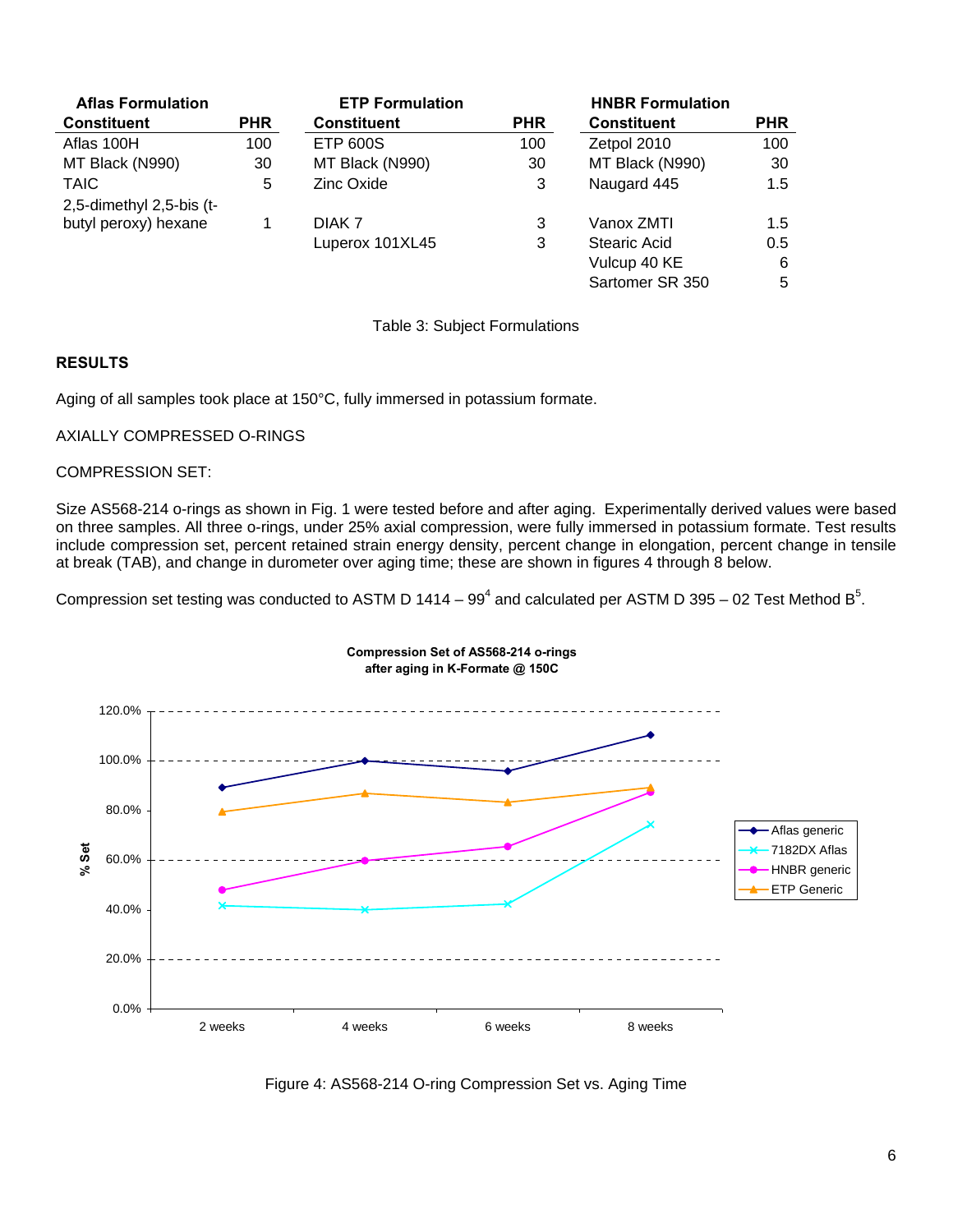## PERCENT RETAINED STRAIN ENERGY DENSITY:

Strain energy density was calculated as an integration of the area under the stress-strain curve, up to the point of 20% elongation, associated with AS568-214 o-rings drawn under tension using an Instron configured to ASTM D1414 – 99.

"Percent Retained Strain Energy Density" was calculated per Equation 2.

Eq. (2) Percent Retained Strain Energy Density = (Strain Energy Density)<sub>aged</sub> / (Strain Energy Density)<sub>unaged</sub>



**% Retained Strain Energy Density after aging in K-Formate @ 150C**

Figure 5: % Retained Strain Energy Density vs. Aging Time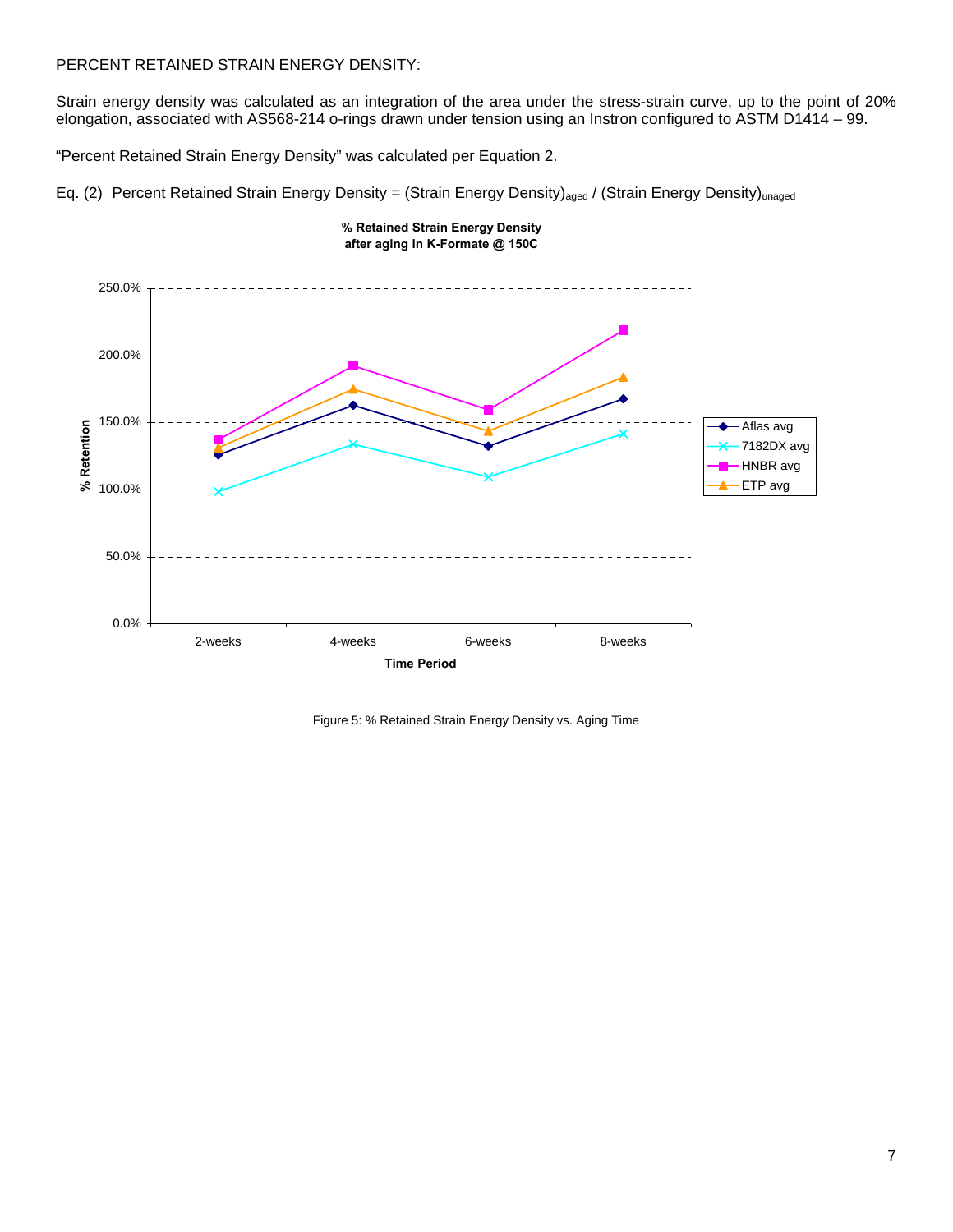Elongation was determined from AS568-214 o-rings drawn under tension using an Instron configured to ASTM D1414 – 99.

"Percent Change in Elongation" was calculated per Equation 3.

Eq. (3) Percent Change in Elongation = ( Elongation<sub>aged</sub> - Elongation<sub>unaged</sub> ) / Elongation<sub>unaged</sub>



**% Change in Elongation after aging in K-Formate @ 150C**

Figure 6: Percent Change in Elongation vs. Aging Time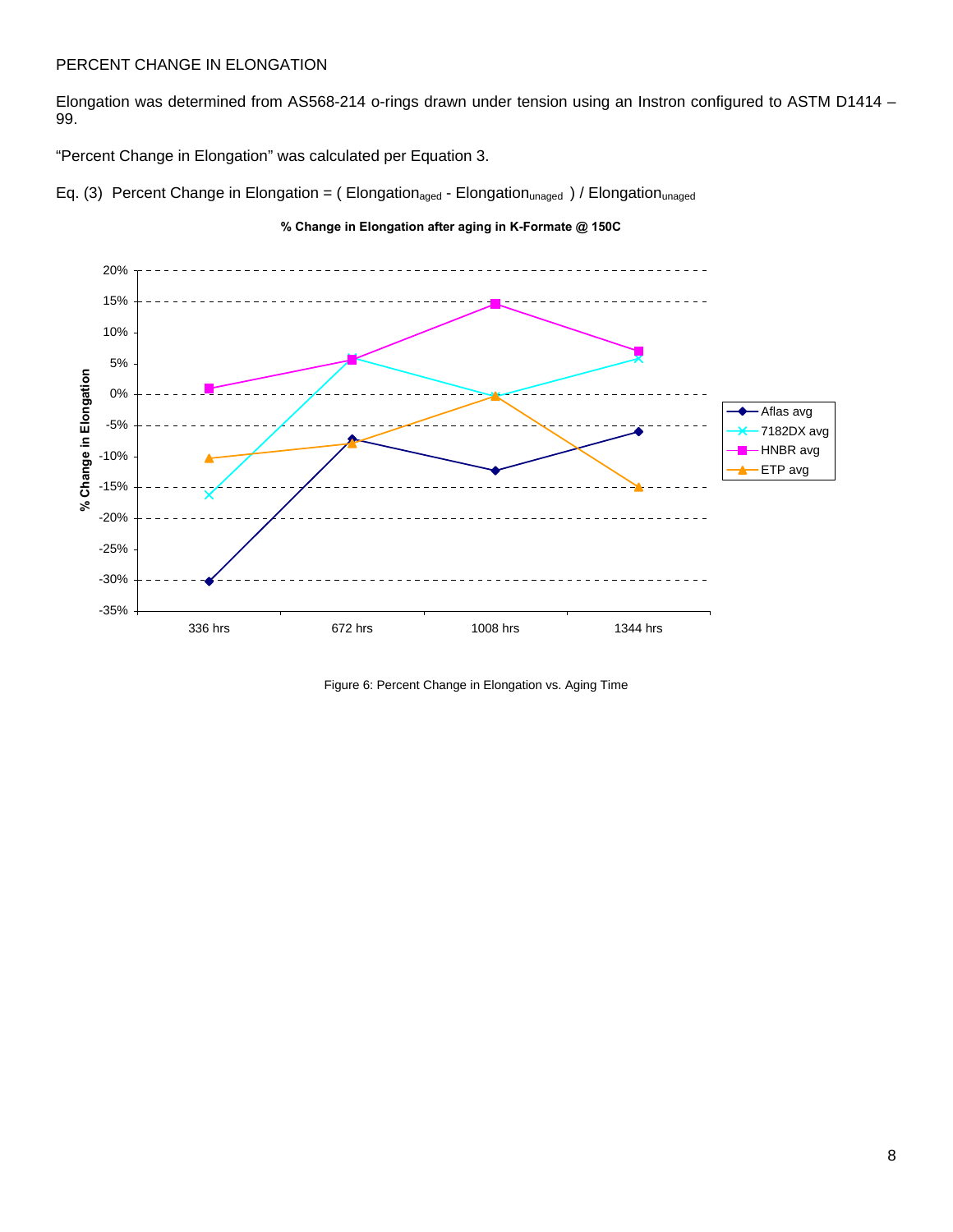#### PERCENT CHANGE IN TENSILE AT BREAK

Tensile at Break (TAB) was determined from AS568-214 o-rings drawn under tension using an Instron configured to ASTM D1414 – 99.

"Percent Change in TAB" was calculated per Equation 4.

Eq. (4) Percent Change in TAB = (TAB<sub>aged</sub> - TAB<sub>unaged</sub>) / TAB<sub>unaged</sub>



#### **% Change in Tensile at Break**

Figure 7: Percent Change in Tensile vs. Aging Time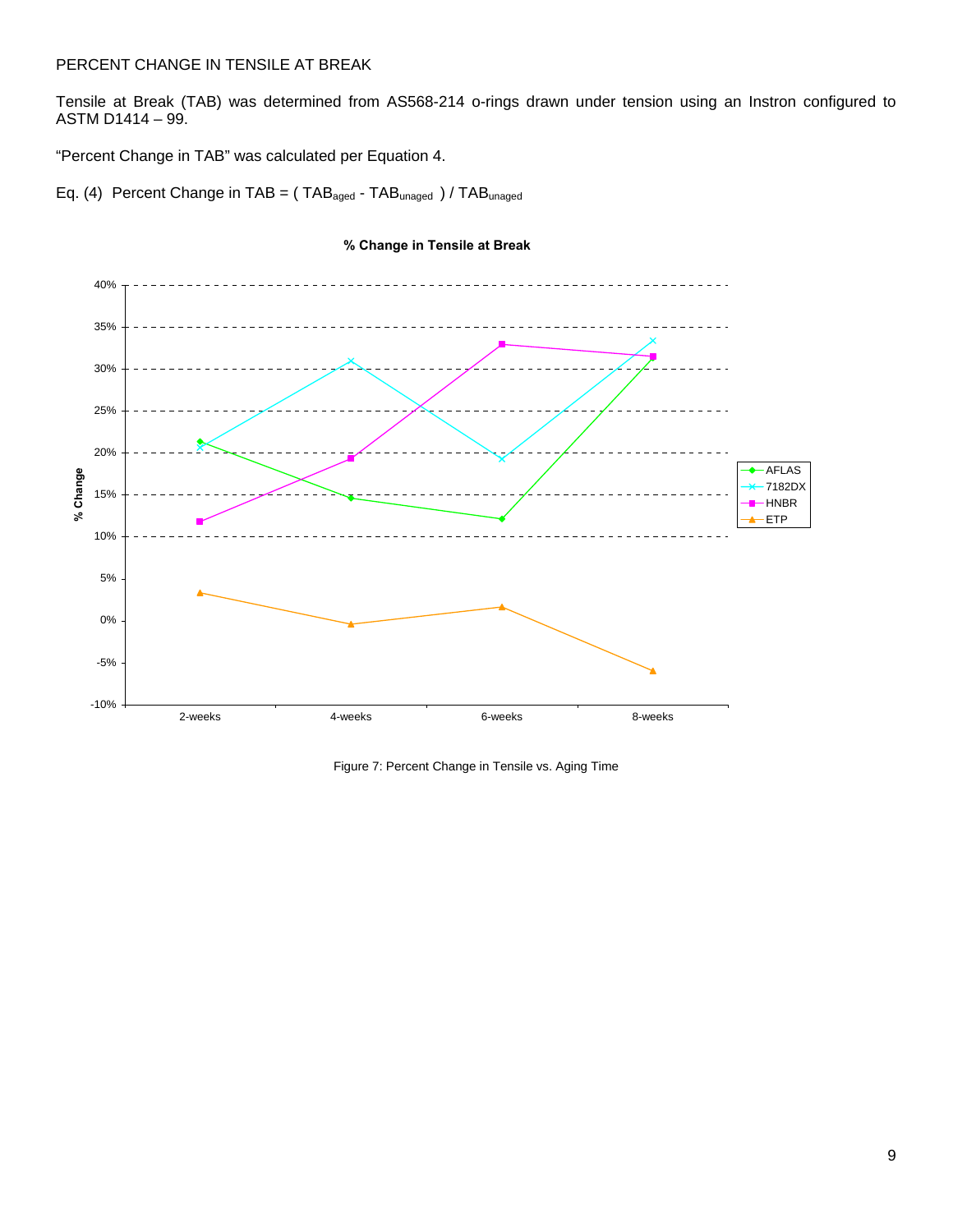# DUROMETER

Durometer was measured from AS568-214 o-rings according to ASTM D2240 – 02b using a Shore-M gage.

"Change in Durometer" was calculated per Equation 5.

Eq. (5) Change in Durometer = ( Durometer<sub>aged</sub> - Durometer<sub>unaged</sub> )



**Change in Durometer**

Figure 8: Change in Shore M Durometer vs. Aging Time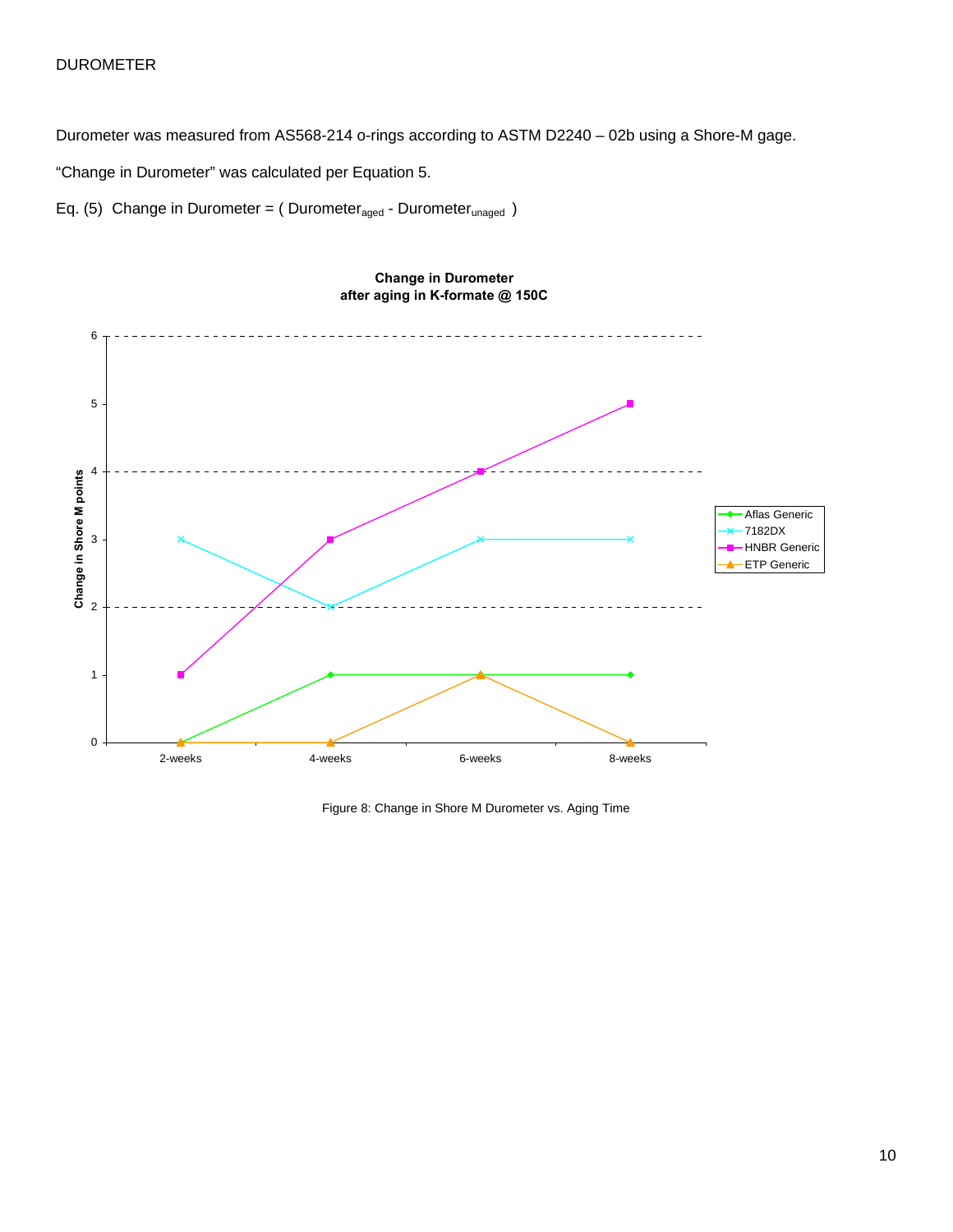# PERCENT RETAINED CONTACT STRESS

Contact stress was evaluated by measuring the amount of air pressure that can be sealed at a .032 inch orifice by a 0.25 inch molded sphere that has been "compressed" upon the orifice by 25%. The premise is that the rubber sphere can only contain an air pressure less than or equal to the contact stress. After an aging period, CSR fixtures were removed from their aging bomb and cooled at room temperature for twenty-four hours. Air pressure, regulated to 500 PSI max was applied and then allowed two (2) minutes to equilibrate. At the end of two minutes, a reading of the "remaining pressure" was taken. By measuring sealing pressure (contact stress) and its decline over time subject to an environment, we gain insight into "compressive stress relaxation" which is a function of crosslink density, polymer architecture, and the integrity of the network. A decline in percent retention of contact stress reflects compressive stress relaxation attributable to network damage and/or rearrangement.

The compressive stress relaxation sample and fixture (as shown in Fig. 3 and Fig. 4) yielded results of actual sealing pressure (contact stress) versus aging time. Our interest was no so much the absolute value of the contact stress, but the percent retention of contact stress to disclose compressive stress relaxation. Percent retention was calculated per equation 6. The data plotted in figure 5 represents the average of three distinct sample readings.

Eq. (6) Percent Retained Contact Stress =  $(Constant \, \, \, \text{Stress})_{a \text{med}} / (Content \, \, \, \text{Stress})_{unamed}$ 

These results are plotted in figure 8.



Figure 9: Retained Contact Stress vs. Aging Time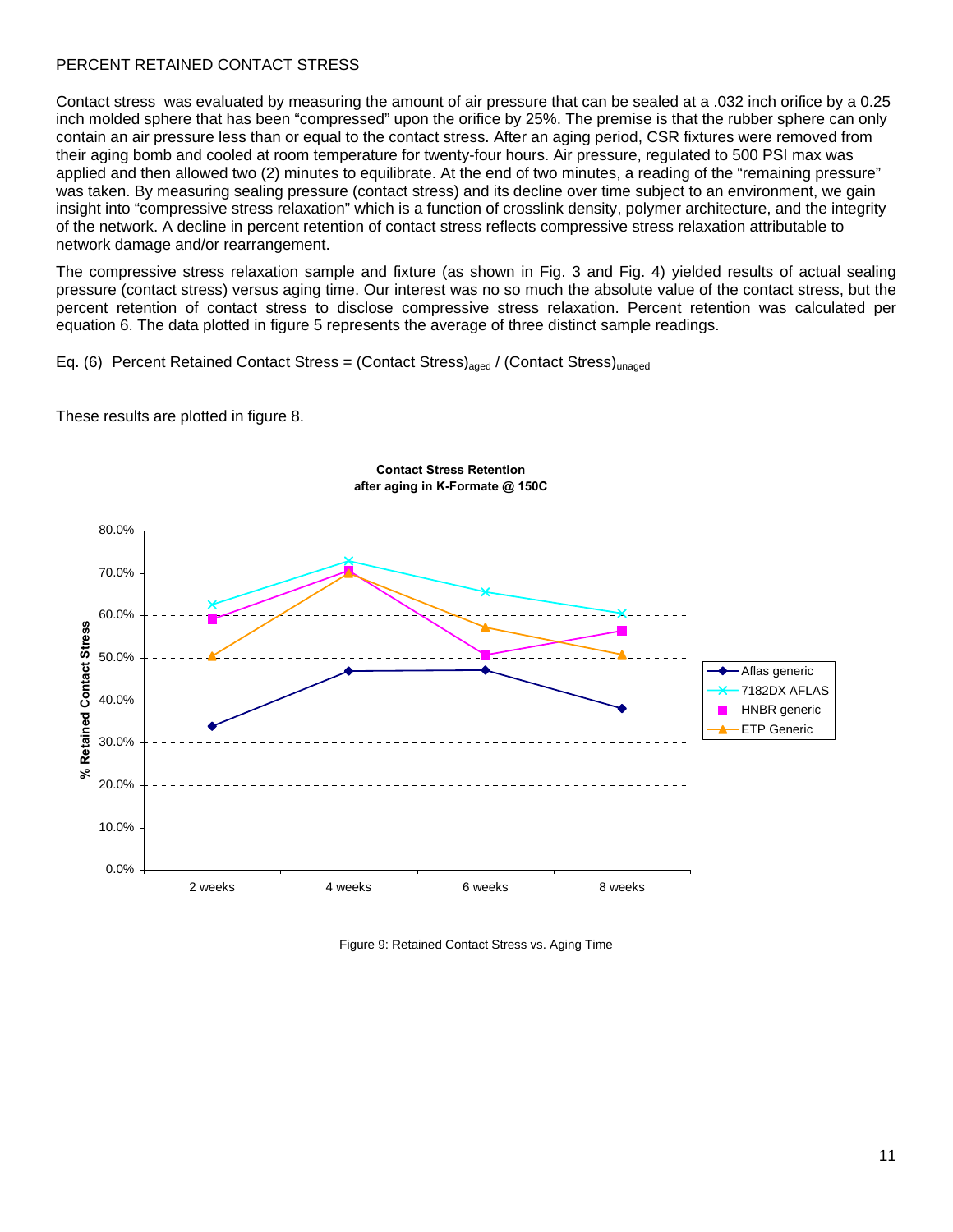#### GLASS TRANSITION TEMPERATURE

Glass transition temperature, T<sub>g</sub>, was calculated from plots of tan  $\delta$  versus temperature. During the tests, temperature was increased at a rate of 5°C per minute; data was collected between −20°C and 150°C. Frequency of oscillation was 0.1 Hz. Amplitude of oscillation was chosen to be within the linear viscoelastic region (LVR) for each compound. The LVR was reevaluated after each aging time. Glass transition temperature versus aging time is plotted in Figure 10.

Significant changes in glass transition are particularly useful in evaluating the stability of HNBR compositions. Any degradation of the acrylonitrile segments tends to decrease the glass transition temperature as observed by Hertz and Farinella<sup>6</sup>.



## **Glass Transition (Tg) before and after aging in K-formate @ 150C**

Figure 10: Glass Transition Temperature,  $T<sub>g</sub>$  vs. Aging Time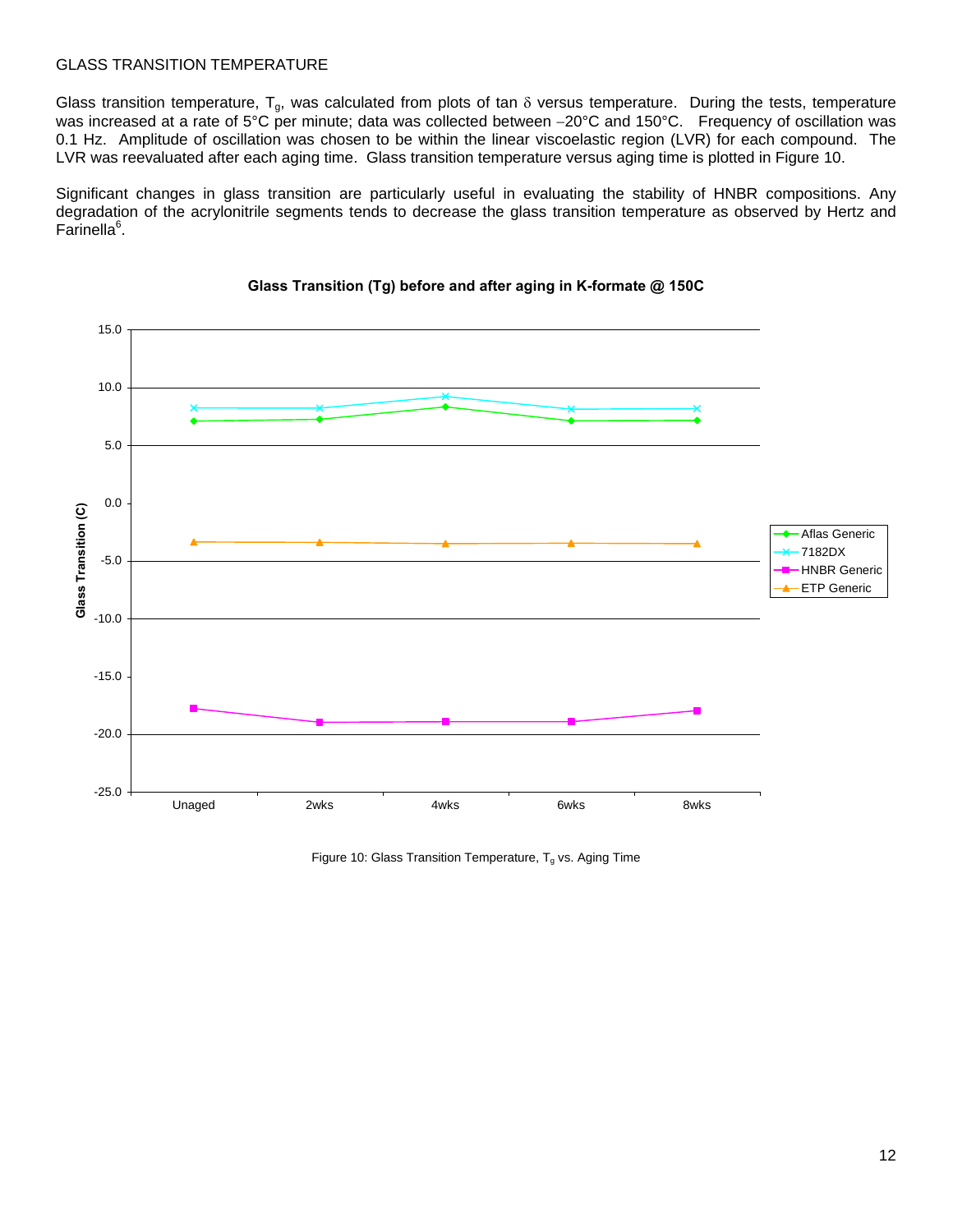## FTIR ANALYSIS

Infrared spectra were collected from samples of the axially compressed test o-rings. Scans are included of the surface (exterior) of the seal (exposed to potassium formate) as well as the interior of the sample after slicing with a clean razor blade. Surface scans may include residue of the test fluid from direct contact. Spectra associated with the interior are due to chemical change of the elastomer and/or diffusion of the fluid through the surface into the bulk material. Only one material, HNBR, exhibited significant changes in spectra obtained from the interior. Interior spectra of the other materials are thus omitted.

Multiple spectra included on a single chart are shown on an offset scale. In other words, they share the same relative scale for absorbance, but not a common origin. Spectra from unaged samples are plotted at the bottom of the y-axis. As the aging period increases, spectra are presented further up the y-axis such that spectra from unaged material are at the bottom, then 2-weeks, 4-weeks, 6-weeks, and finally spectra from material aged 8-weeks is at the top.

Data shown are for spectra collected using the Attenuated Total Reflectance (ATR) method. Axes are percent absorbance versus wave length (cm<sup>-1</sup>). Exterior / interior scans are shown for each material in figures 11 through 14 below.

#### Aflas:

No remarkable changes in FTIR spectra were observed on scans of the interior of Aflas specimens. Thus, the spectrum was not included.



Figure 11: Exterior Infrared Spectra for Aflas aged 0, 336, 672, 1008, 1344 Hours

On the exterior of Aflas specimens, carboxylic acid (R-COOH) presence was indicated after 6-weeks aging by absorbance associated with the hydroxyl (-OH) in a broad band around 3300 cm<sup>-1</sup> and pronounced absorbance around 1590 cm<sup>-1</sup>, indicative of carboxylate ions (-COO). Absorbance at 1390 and 1350 is indicative of carbonyl (CO<sup>=</sup>) ions.

The reduction of absorbance at and 1690 $\pm$ 5 cm<sup>-1</sup> (unsaturated rings containing C=O groups) reflects the decrease of the cyclic feature, which indicates a degradation of the TAIC structure.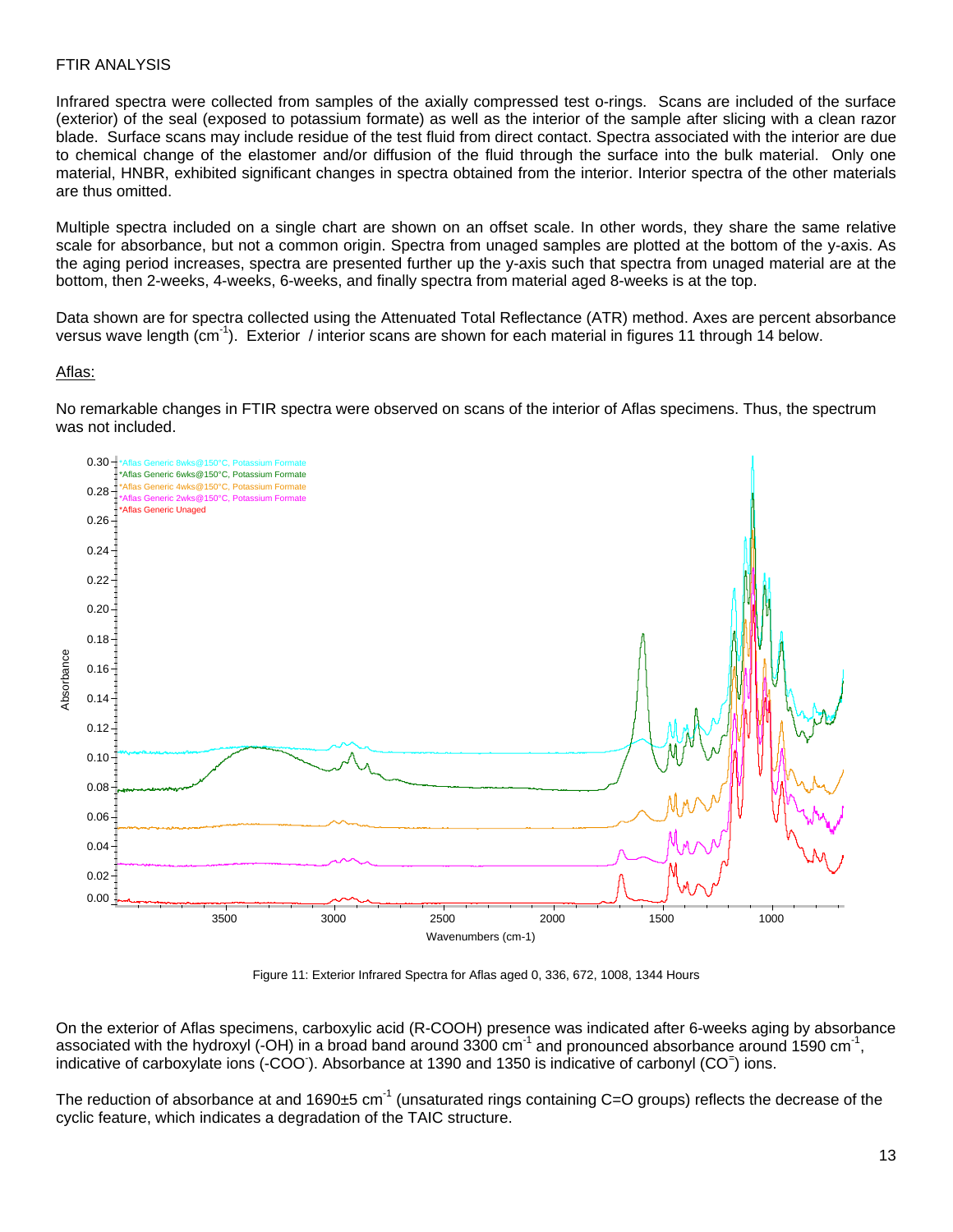

Figure 12: Exterior Infrared Spectra for 7182DX Aflas aged 0, 336, 672, 1008, 1344 Hours

Spectra associated with 7182DX (a proprietary aflas compound) is similar to that observed in the generic Aflas but with less intensity. At 6-weeks aging, carboxylic acid (R-COOH) presence was indicated by absorbance associated with the hydroxyl (-OH) in a broad band around 3300 cm<sup>-1</sup> and absorbance around 1590 cm<sup>-1</sup>, indicative of carboxylate ions (-COO). Absorbance at 1350 is indicative of carbonyl (CO<sup>=</sup>) ions.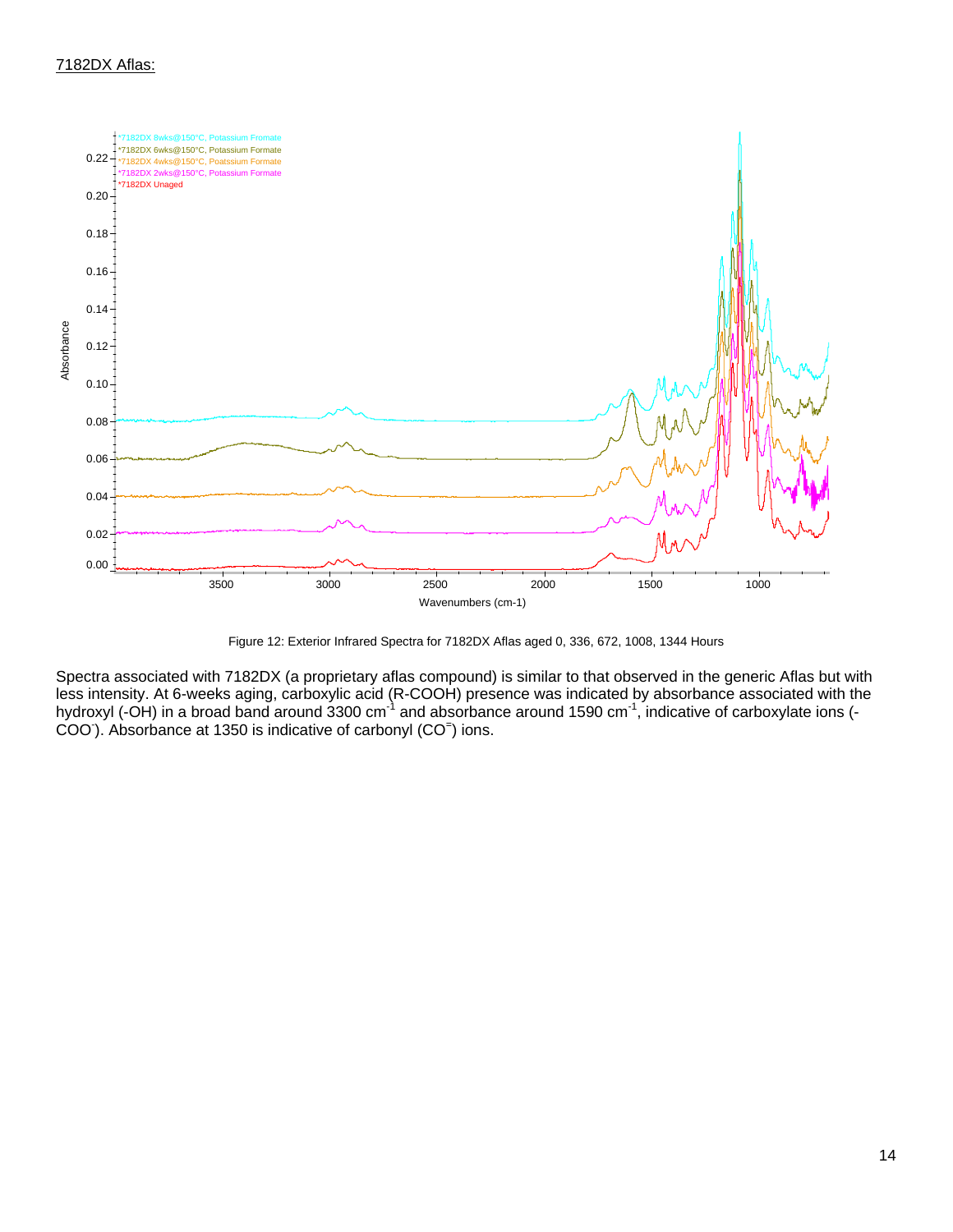# ETP:

No remarkable changes in FTIR spectra were observed on scans of the interior of ETP specimens. Thus, the spectrum was not included.



Figure 13: Exterior Infrared Spectra for ETP aged 0, 336, 672, 1008, 1344 Hours

Absorbance at 1590 cm-1 is indicative of a carboxylate ion (-COO). Absorbance at 1350 is indicative of carbonyl (CO<sup>=</sup>) ions.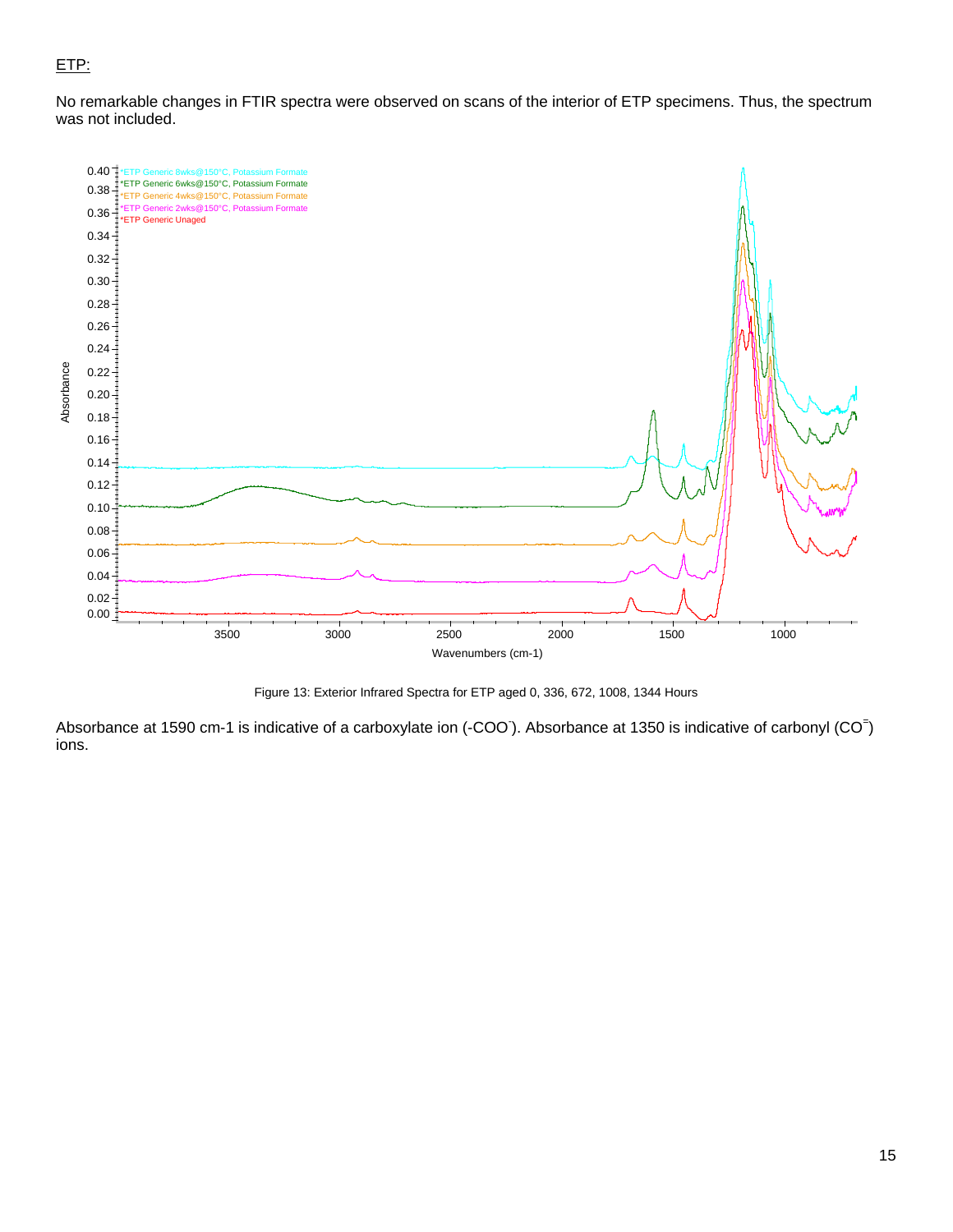## HNBR:



Figure 14: Interior Infrared Spectra for HNBR aged 0, 336, 672, 1008, 1344 Hours

Cursory review of spectra obtained from the interior of HNBR samples indicates that potassium formate readily permeates an HNBR composition. Increased absorbance in the region of 2850-2915 cm<sup>-1</sup> indicates an increase in CH<sub>2</sub> and CH<sub>3</sub> groups possibly attributable to protonation of unsaturated sites and chain scission. Pronounced absorbance in the region 1560-1590 cm<sup>-1</sup> (-COO, triazine) could be attributable to presence of formate. Absorbance at 1470 cm<sup>-1</sup> (-CH<sub>2</sub>) offers additional confirmation of an increase in methylene groups. Absorbance in the region of 1400 – 1440 cm-1 (-COOH) could be attributable to hydrolysis of nitrile groups to carboxylic acid. A pronounced reduction in absorbance at 1014 cm<sup>-1</sup> (ether). This could be attributed to a breakdown of the acrylate (SR 350) used to cure the material. Significant instability observed by 2-weeks.

Spectra obtained from the exterior was not included since it is readily apparent that potassium formate both soluble within and reactive with HNBR.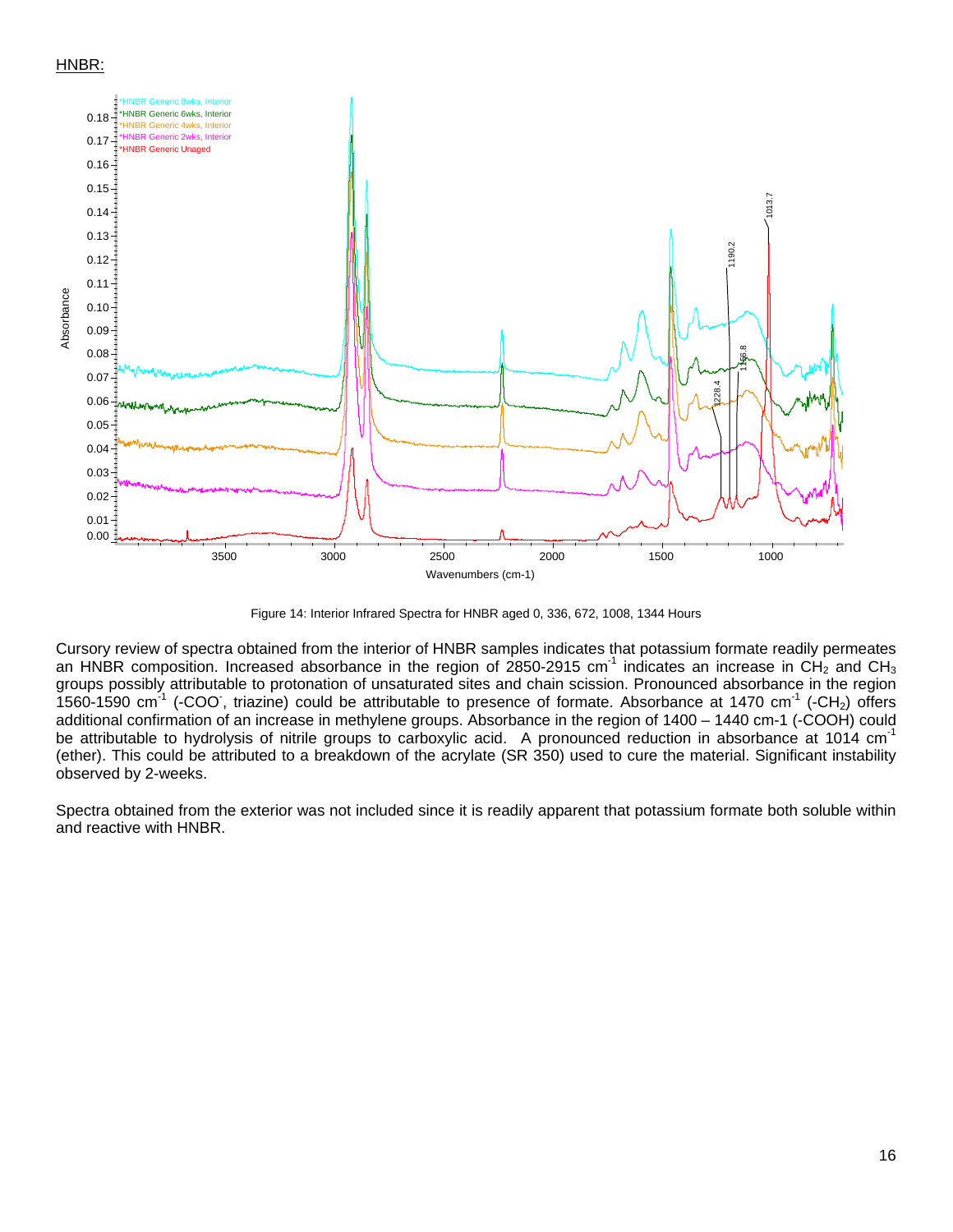#### DYNAMIC MECHANICAL AND RHEOLOGICAL THERMAL ANALYSIS (DMRT) INTERPRETATION

Chemical attack by the fluids will logically take place at exposed surfaces of a seal and propagate through to the bulk of the material as diffusion and/or conversion of chemical species progresses. We thus assumed that the FT-IR surface changes would ultimately be representative of the elastomeric bulk phase. DMRT is a convenient and accurate way of measuring the viscoelastic response to these changes. By examining G' (elastic modulus), G'' (loss modulus), and tan δ, we gain insight on the elastomer's network changes such as an increase or decrease in crosslink density or chain scission.

Aflas:



## **Aflas G', G", Tan-delta Unaged and after aging 8-weeks in K Formate @ 150C**

Figure 15: Aflas DMRT temp sweep, G', G", Tan-delta

There appears to be significant reduction in storage modulus (G') and loss modulus (G") at temperatures below the glass transition of Aflas or approximately 7ºC. The glass transition remained un-changed at approximately -5ºC. It is unlikely that this reduction in modulus can be attributable to solubility of the formate since no detection of such was found in interior FTIR spectra of aged samples. On the other hand, an increase in storage modulus of 150 to 300% is observed at temperatures above the Tg of Aflas (See Figure 16). The DMRT data confirms observed increase in strain energy density as well as the increase in tensile at break.

While the FTIR spectra suggest the TAIC ring structure has been compromised, it is clear that an alternative crosslink network has developed causing an increase in modulus.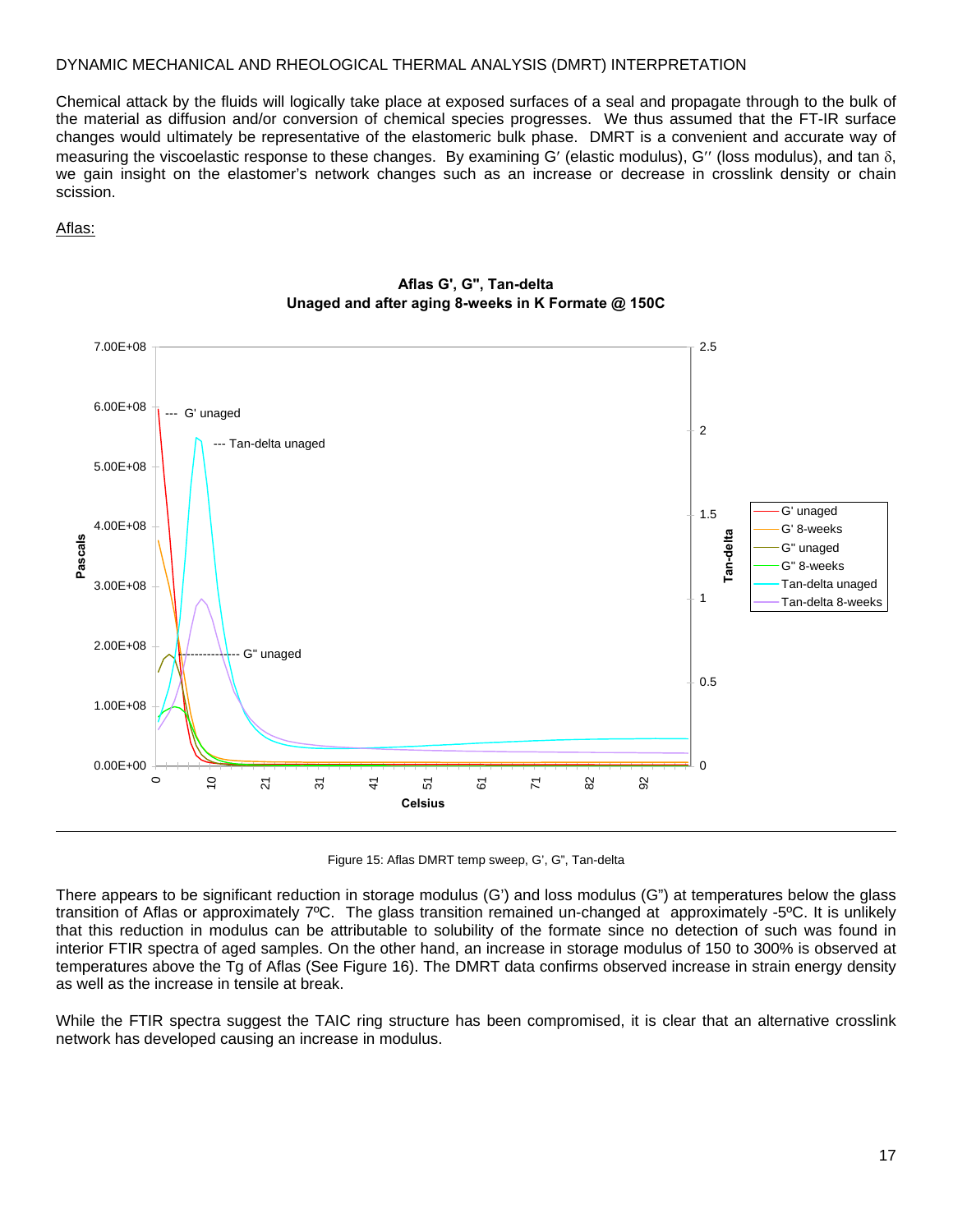**Aflas G' and G" Unaged and after aging in K Formate @ 150C**



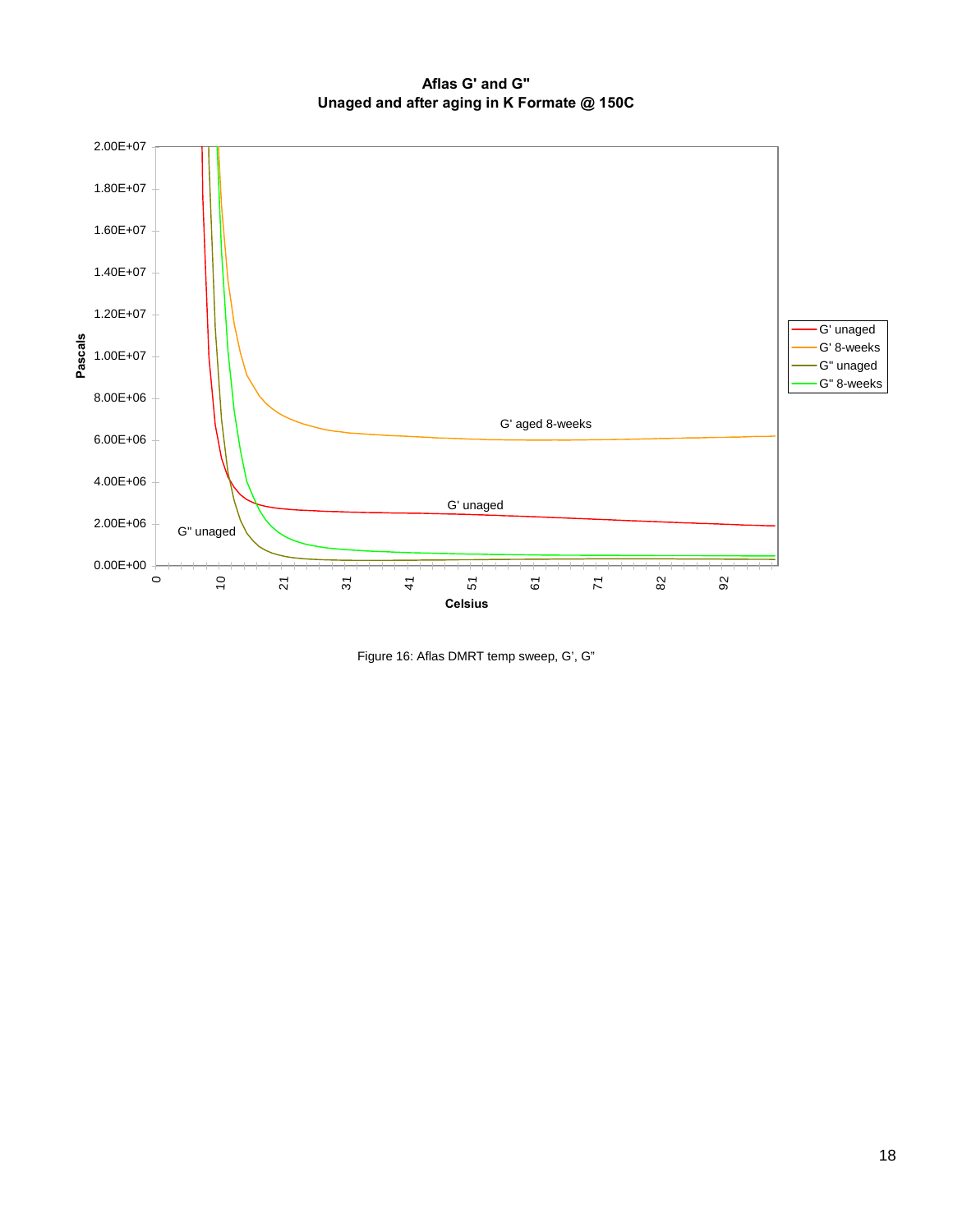

**7182DX: G', G", and Tan-delta Unaged and aged 8-weeks in K formate @ 150C**

Figure 17: 7182DX Aflas DMRT temp sweep, G', G", Tan-delta

There are no remarkable differences observed in the DMRT analysis of aged and unaged 7182DX Aflas. It can be concluded that the difference in cure network and saturation of the polymer play a significant role in retarding residual cure in the presence of formats. Further confirmation can be observed in the strain energy density data as well as a closer examination of G' and G" in Figure 18.

The remarkable observation of this data is the difference it represents vis a vis a standard Aflas composition.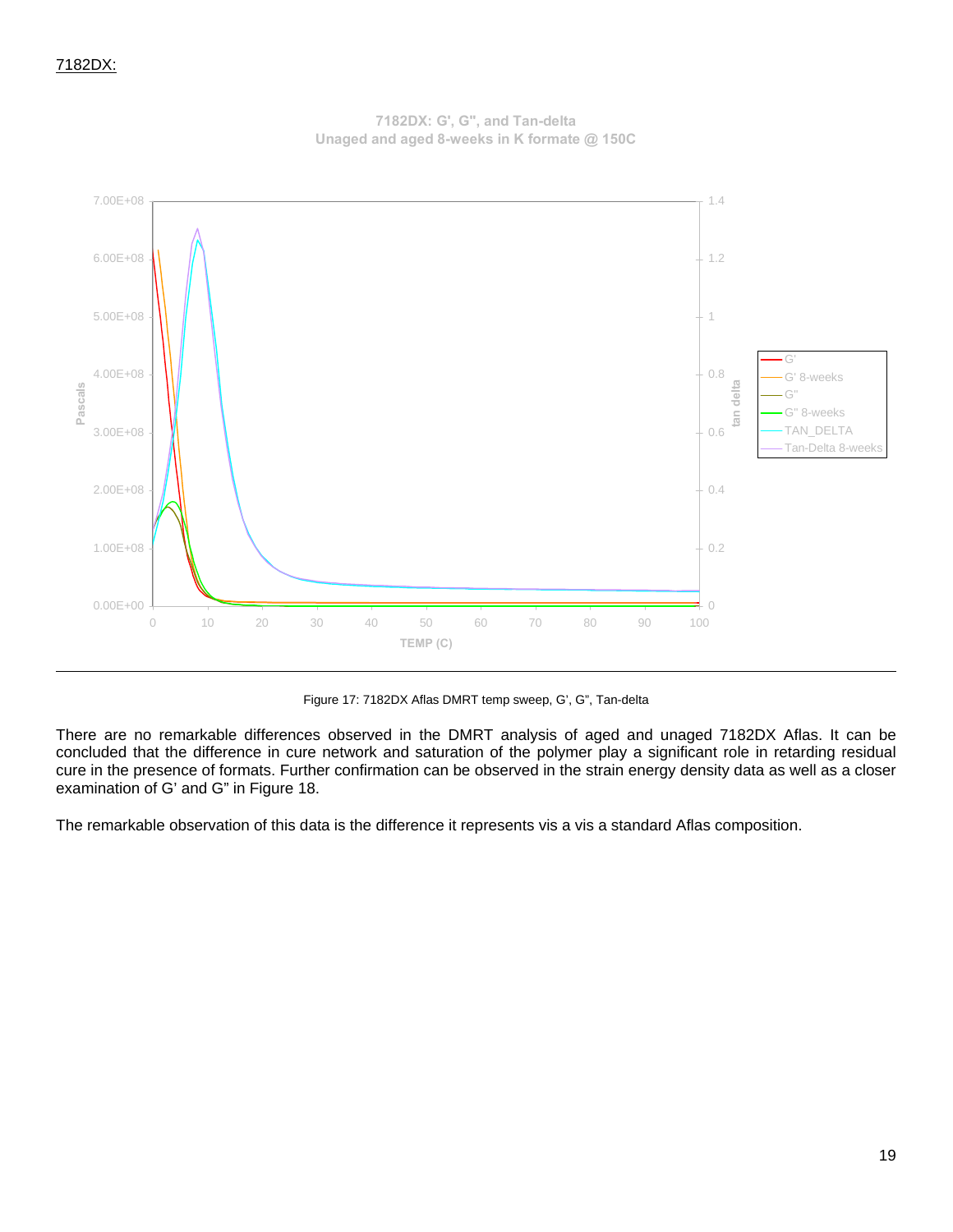**7182DX G' & G" unaged and after aging 8-weeks in K formate @ 150C**



Figure 18: 7182DX Aflas DMRT temp sweep, G', G"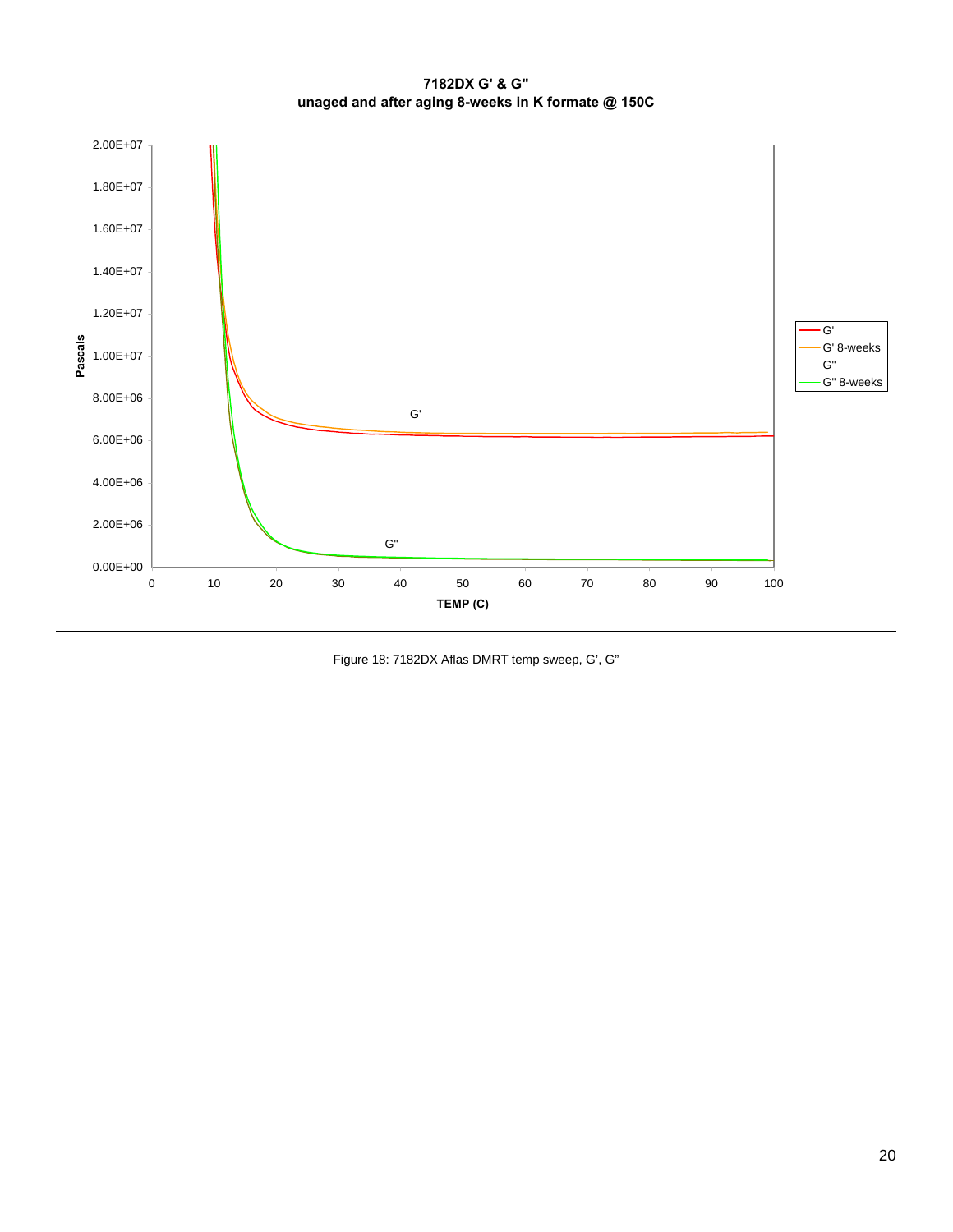

**ETP: G', G", and Tan-delta Unaged and after aging 8-weeks in K Formate @ 150C**

Figure 19: ETP DMRT temp sweep, G', G", Tan-delta

There are few remarkable differences observed in a comparative temperature sweep between the unaged ETP and that aged 8-weeks in potassium formate. Storage modulus (G') Increased for the aged material both below and above the glass transition of this material (-4ºC). The glass transition remained un-changed and no meaningful change in loss modulus (G") was discernible. Similar to Aflas, there was an observed increase in storage modulus at temperatures above the material's glass transition point. However, only a 25% increase was observed as compared to the 150% – 300% increase observed with Aflas. The DMRT data indicates ETP as a mostly stable material in this environment.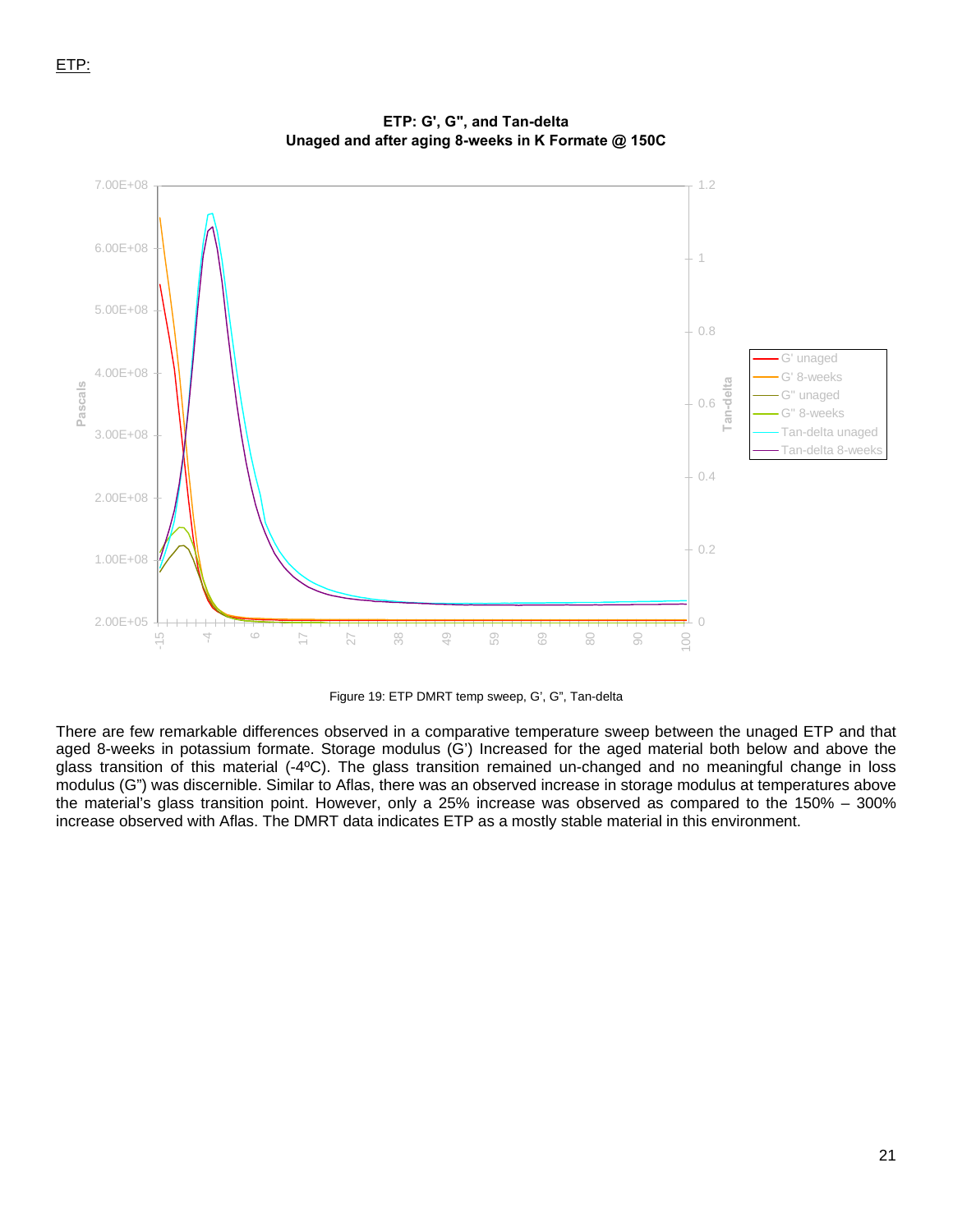**ETP: G' & G" Unaged and after aging 8-weeks in K Formate @ 150C**



Figure 20: ETP DMRT temp sweep, G', G"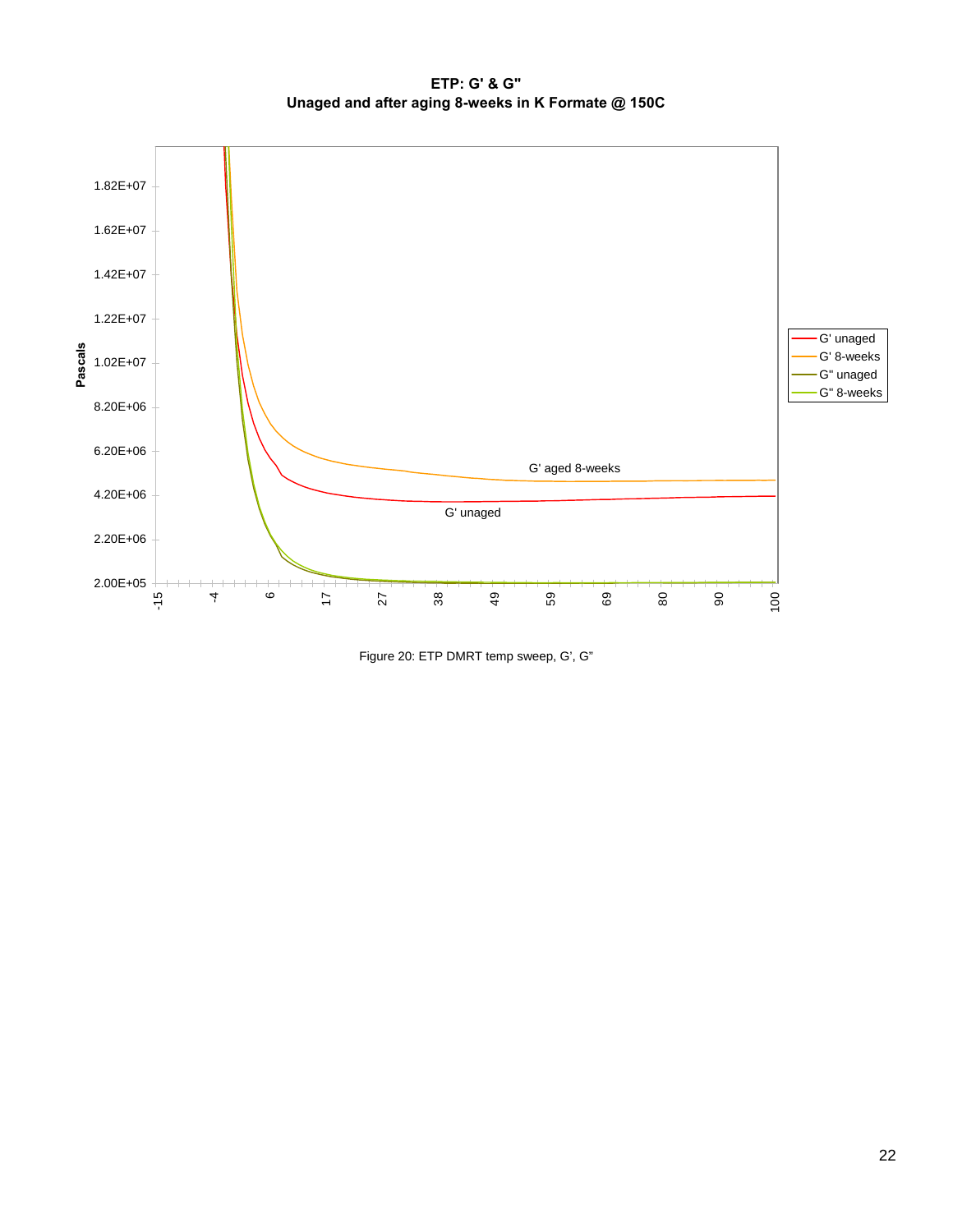

**HNBR: G', G", Tan-delta Unaged and after aging 8-weeks in K Formate @ 150C**

Figure 21: HNBR DMRT temp sweep, G', G", and Tan-delta

The storage and loss modulus of HNBR after aging in potassium formate by 8 weeks exhibited a distinct increase in modulus. The increase was most pronounced at lower temperatures and tended to diminish as temperature increased. This viscoelastic behavior suggests that additional intra-molecular attraction may have developed via protonation of unsaturated sites and hydrolysis of acrylonitrile segments<sup>7</sup>.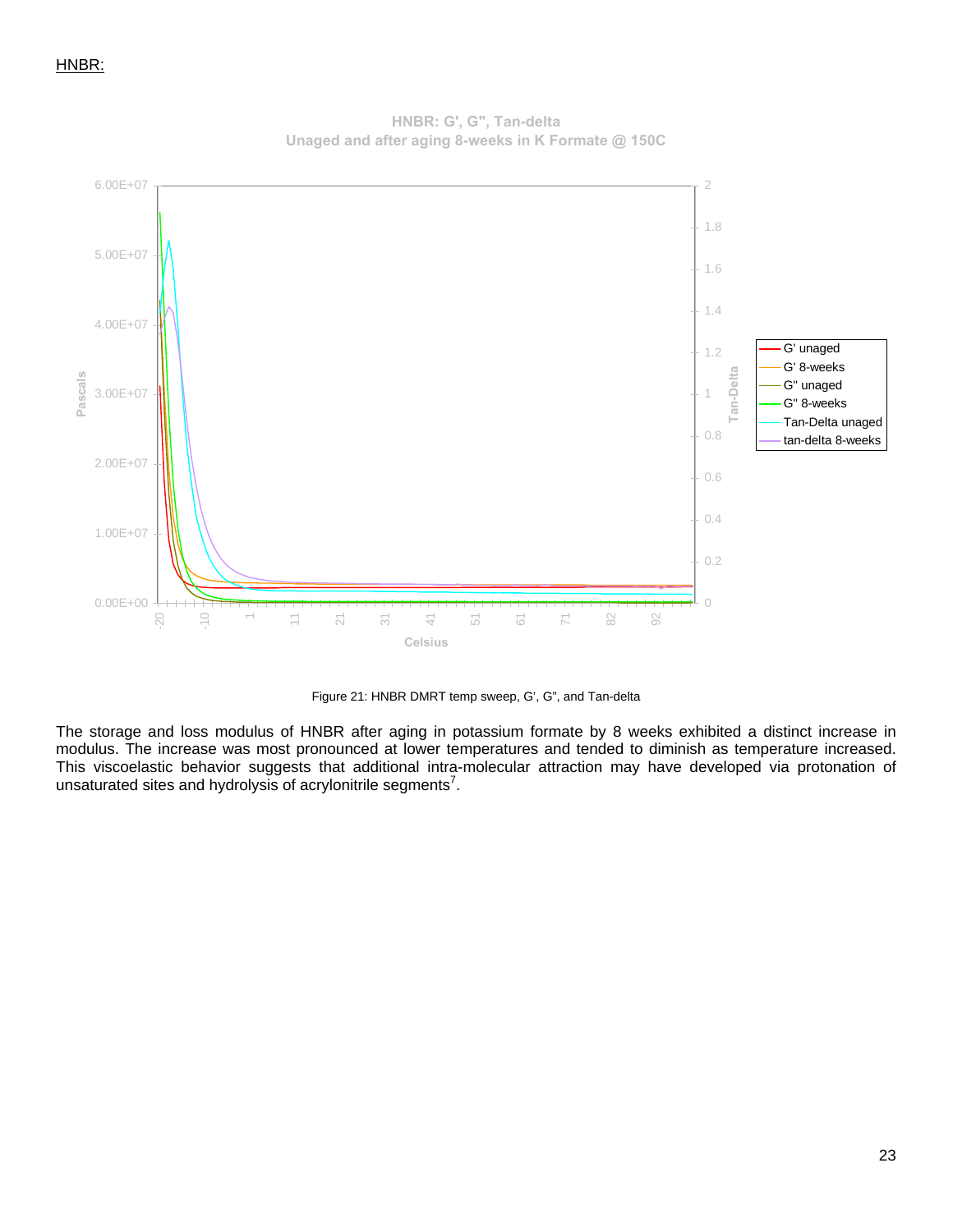**HNBR: G', G" Unaged and after aging 8-weeks in K Formate @ 150C**



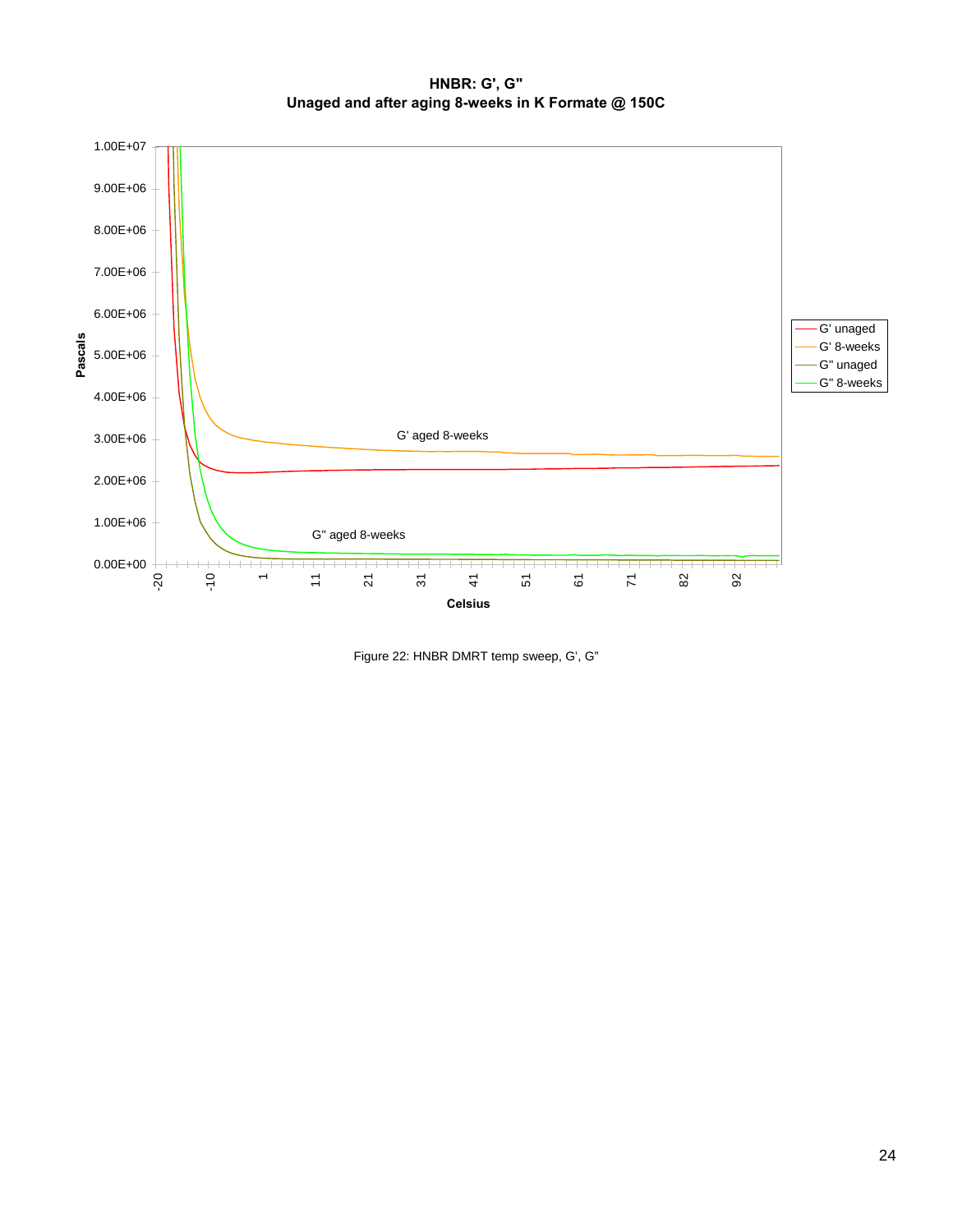# Aflas

|                                                                               |                                                                                        | 8-week rating   |  |
|-------------------------------------------------------------------------------|----------------------------------------------------------------------------------------|-----------------|--|
| <b>Test Type</b><br>Comments – observation over an 8-week (1,344-hour) period |                                                                                        | 1- best 4-worst |  |
| Tensile at Break                                                              | 12% to 31% change                                                                      |                 |  |
| (TAB)                                                                         |                                                                                        |                 |  |
| Elongation                                                                    | -30% to -5% loss in elongation.                                                        | 4               |  |
| Durometer                                                                     | 0 to +1 point gain in Shore-M hardness                                                 | 2               |  |
| <b>Strain Energy</b>                                                          | 50% increase in SED.                                                                   | 2               |  |
| Density (SED)                                                                 |                                                                                        |                 |  |
| <b>Compression Set</b>                                                        | Highest compression set, exceeding 100% by end of study.                               | 4               |  |
| <b>Contact Stress</b>                                                         | 35% to 45% retention of contact stress. Lowest retained                                | 4               |  |
|                                                                               | contact stress.                                                                        |                 |  |
| <b>Glass Transition</b>                                                       | 7 to $8^{\circ}$ C                                                                     |                 |  |
| Point                                                                         |                                                                                        |                 |  |
| <b>FTIR</b>                                                                   | Interior: stable; Exterior: 1590 cm <sup>-1</sup> (-COO), 1390 & 1350 cm <sup>-1</sup> | 3               |  |
|                                                                               | (CO <sup>=</sup> ). Interaction observed by 6 weeks.                                   |                 |  |
| <b>DMRT</b>                                                                   | Significant change in storage modulus                                                  | 4               |  |

Table 4: Aflas Results

# 7182DX Aflas

|                         |                                                                                                      | 8-week rating |
|-------------------------|------------------------------------------------------------------------------------------------------|---------------|
| <b>Test Type</b>        | Comments – observation over an 8-week (1,344-hour) period                                            |               |
| <b>TAB</b>              | 19% to 33% change                                                                                    |               |
| Elongation              | -15% to +5% change in elongation over 8-weeks.                                                       | 3             |
| Durometer               | +2 to +3 point gain in Shore-M hardness                                                              | 3             |
| <b>Strain Energy</b>    | 40% increase in SED. The most stable SED reading of the 4                                            |               |
| Density (SED)           | tested materials.                                                                                    |               |
| <b>Compression Set</b>  | Stable at 40% up to 6 weeks; subsequent increase to 75%.                                             |               |
|                         | Lowest compression set of 4 tested materials.                                                        |               |
| <b>Contact Stress</b>   | 60% to 73% retention of contact stress. Highest retained                                             |               |
|                         | contact stress.                                                                                      |               |
| <b>Glass Transition</b> | $8$ to $9^{\circ}$ C                                                                                 |               |
| Point                   |                                                                                                      |               |
| <b>FTIR</b>             | Interior: stable; Exterior: 1590 cm <sup>-1</sup> (-COO <sup>'</sup> ), 1390 & 1350 cm <sup>-1</sup> | 2             |
|                         | (CO <sup>=</sup> ). Interaction observed by 6 weeks.                                                 |               |
| <b>DMRT</b>             | Nominal changes in modulus                                                                           |               |

Table 5: 7182DX Aflas Results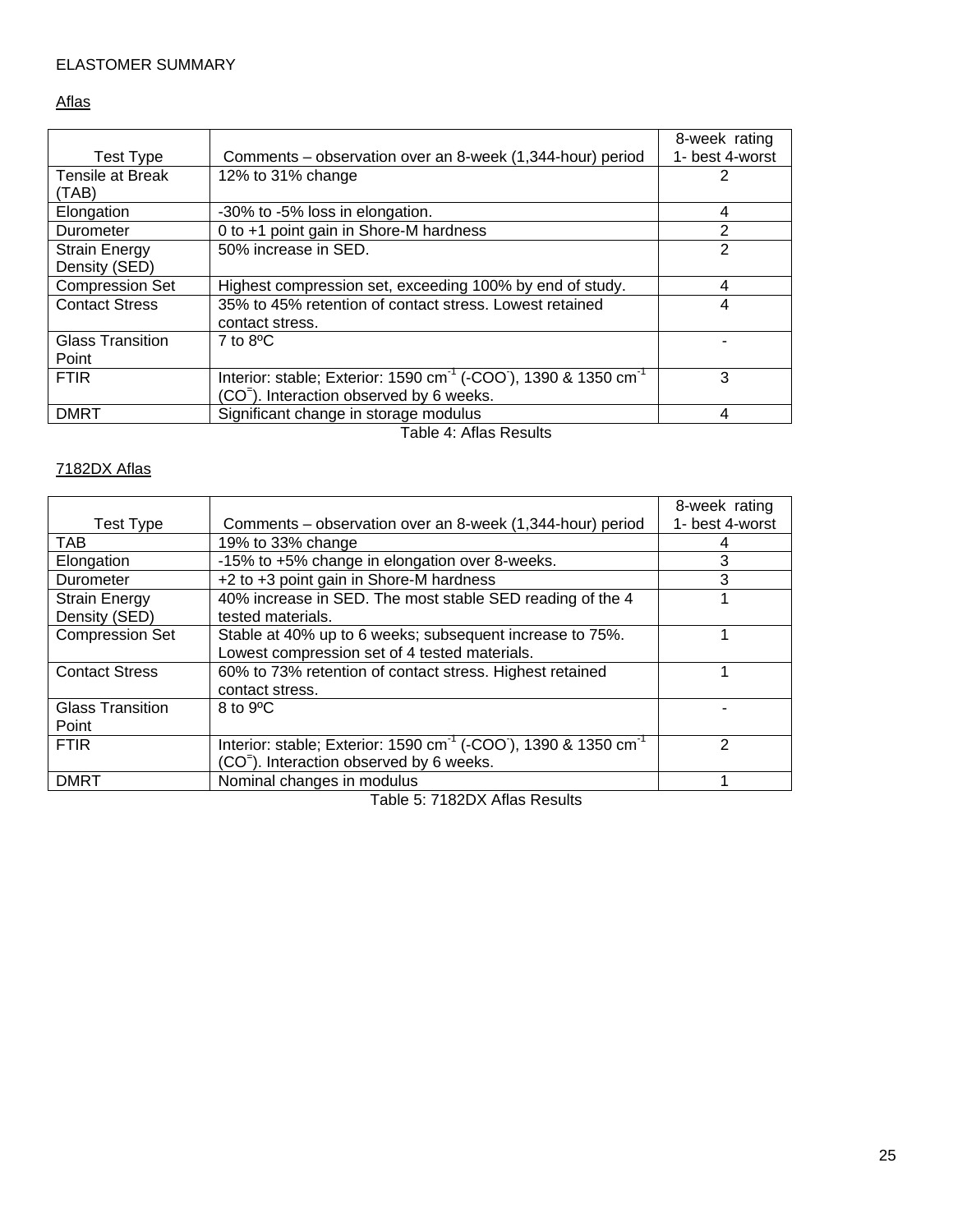|                                                                                           |                                                                                                                                                                                                   | 8-week rating   |
|-------------------------------------------------------------------------------------------|---------------------------------------------------------------------------------------------------------------------------------------------------------------------------------------------------|-----------------|
| Comments – observation over an 8-week (1,344-hour) period<br><b>Test Type</b>             |                                                                                                                                                                                                   | 1- best 4-worst |
| TAB                                                                                       | 12% to 33% change                                                                                                                                                                                 |                 |
| Elongation                                                                                | 2% to 15% increase in elongation over 8-weeks.                                                                                                                                                    |                 |
| Durometer                                                                                 | $+1$ to $+5$ point gain                                                                                                                                                                           | 4               |
| <b>Strain Energy</b>                                                                      | 50% to 100% increase in SED. Largest change of 4 materials.                                                                                                                                       | 3               |
| Density                                                                                   |                                                                                                                                                                                                   |                 |
| <b>Compression Set</b><br>Steady increase in compression set exceeding 80% by 8<br>weeks. |                                                                                                                                                                                                   | 2               |
| <b>Contact Stress</b>                                                                     | 50% to 70% retention of contact stress                                                                                                                                                            |                 |
| <b>Glass Transition</b>                                                                   | $-18$ to $-19^{\circ}$ C                                                                                                                                                                          |                 |
| Point                                                                                     |                                                                                                                                                                                                   |                 |
| <b>FTIR</b>                                                                               | Interior & Exterior: increased absorbance 2850-2915 cm <sup>-1</sup><br>(CH <sub>2</sub> , CH <sub>3</sub> ), 1560-1590 cm <sup>-1</sup> (-COO <sup>-</sup> , triazine), 1470 cm <sup>-1</sup> (- | 4               |
|                                                                                           | CH <sub>2</sub> ), 1350 cm <sup>-1</sup> (CO <sup>=</sup> ), Reduced absorbance at 1014 cm <sup>-1</sup>                                                                                          |                 |
|                                                                                           | (ether). Instability observed by 2-weeks.                                                                                                                                                         |                 |
| <b>DMRT</b>                                                                               | Increase in storage modulus that decreases as temperature                                                                                                                                         | 3               |
|                                                                                           | rises.                                                                                                                                                                                            |                 |

# Table 6: HNBR Results

# ETP

|                         |                                                                                                     | 8-week rating   |
|-------------------------|-----------------------------------------------------------------------------------------------------|-----------------|
| <b>Test Type</b>        | Comments                                                                                            | 1- best 4-worst |
| TAB                     | 3% to -6% change                                                                                    |                 |
| Elongation              | 0% to 15% loss in elongation.                                                                       | 2               |
| Durometer               | 0 to $+1$ point gain                                                                                |                 |
| <b>Strain Energy</b>    | 50% increase in strain energy density.                                                              | 3               |
| Density                 |                                                                                                     |                 |
| <b>Compression Set</b>  | Relatively stable between 80% to 90% compression set.                                               | 3               |
| <b>Contact Stress</b>   | 50% to 70% retention of contact stress.                                                             | 3               |
| <b>Glass Transition</b> | $-3.5^{\circ}$ C                                                                                    |                 |
| Point                   |                                                                                                     |                 |
| <b>FTIR</b>             | Interior: stable; Exterior: 1590 cm <sup>-1</sup> (-COO), 1350 cm <sup>-1</sup> (CO <sup>=</sup> ). |                 |
|                         | Interaction observed at 6 weeks.                                                                    |                 |
| <b>DMRT</b>             | Minor increase in storage modulus observed.                                                         | 2               |

Table 7: ETP Results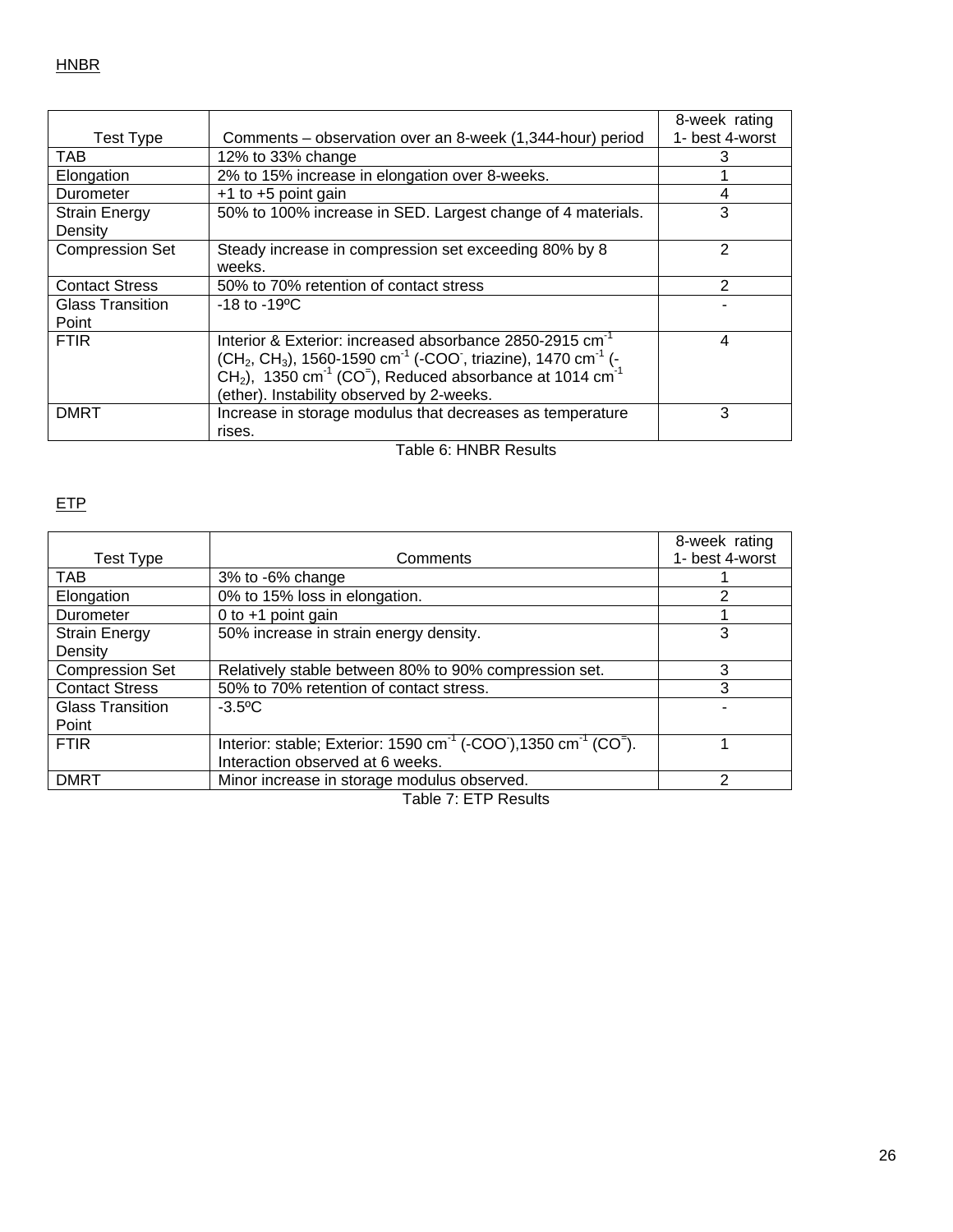#### **DISCUSSION**

Table 8 offers a comparative view of the elastomers studied. The ratings are relative from best to worst. Two observations are immediately apparent.

First, there is a remarkable difference in performance between a "standard" Aflas and one utilizing a more sophisticated cure, particularly when evaluated under compression or at low to moderate strain. Thus, considerable care should be taken categorizing elastomers by brand polymer alone.

Second, traditional evaluations such as change in durometer, change in tensile, and change in elongation can suggest selection of a particular material. Two of these three attributes are derived under tension and extreme strain. These attributes do not reflect product performance within reasonable design considerations unless the engineered component is in fact serving under sever tension. Consequently, a product's performance, if selected using these evaluations, may not be consistent with material evaluation results.

| Rating for Attribute Retention 1-best  4-worst |                                          |                |        |                |                |
|------------------------------------------------|------------------------------------------|----------------|--------|----------------|----------------|
| <b>Mode</b>                                    | <b>Attribute</b>                         | <b>Aflas</b>   | 7182DX | <b>HNBR</b>    | <b>ETP</b>     |
| <b>Shear/Compression</b>                       |                                          |                |        |                |                |
|                                                | Durometer - $\Delta$                     | $\overline{2}$ | 3      | 4              |                |
| <b>Tension</b>                                 |                                          |                |        |                |                |
|                                                | Tensile at Break - %∆                    | $\overline{2}$ | 4      | 3              |                |
|                                                | Elongation at Break - %∆                 | 4              | 3      |                | 2              |
|                                                | <b>Strain Energy Density - %Retained</b> | $\overline{2}$ |        | 4              | 3              |
| Compression                                    |                                          |                |        |                |                |
|                                                | <b>Compression Set</b>                   | 4              |        | $\overline{2}$ | 3              |
|                                                | <b>Contact Stress - % Retained</b>       | 4              |        | $\overline{2}$ | 3              |
| <b>Shear</b>                                   |                                          |                |        |                |                |
|                                                | <b>DMRT - Stability</b>                  | 4              |        | 3              | $\overline{2}$ |
| <b>Molecular</b>                               |                                          |                |        |                |                |
|                                                | <b>FTIR - Stability</b>                  | 3              | 2      | 4              |                |

Table 8: Comparative Results

#### **CONCLUSION**

Evaluating elastomers for long term service in aggressive media, such as formates, requires appropriate performance measurements. For instance, traditional criteria such as change in tensile, elongation, and durometer will suggest the use of one material while evaluating criteria more closely focused on retention of viscoelastic behavior, compression set, and relative stability of the molecular network suggests the selection of an alternative material. Unfortunately, basing an elastomer selection on traditional criteria can deliver an inferior material for long term service.

For example, in evaluating elastomers for use potassium formate on the basis of changes in durometer, tensile, and elongation, an ETP composition is clearly a superior selection. If the application is one primarily operating under tension, there is no issue. However, if the application involves a design under compression, and if retention of viscoelastic characteristics within typical design guidelines is important, a "high-performance" Aflas composition would be an appropriate selection.

Care should be taken not to make sweeping generalizations regarding a particular class of polymer. For instance, a general Aflas composition was perhaps the worst elastomer evaluated in this study. However, that same base polymer, with modifications in its ultimate composition and manufacture, delivered a "best-in-class" performance when evaluated upon the criteria of resistance to compression set, compressive stress relaxation, and retention of viscoelastic characteristics within typical design guidelines.

#### **ACKNOWLEDGMENTS**